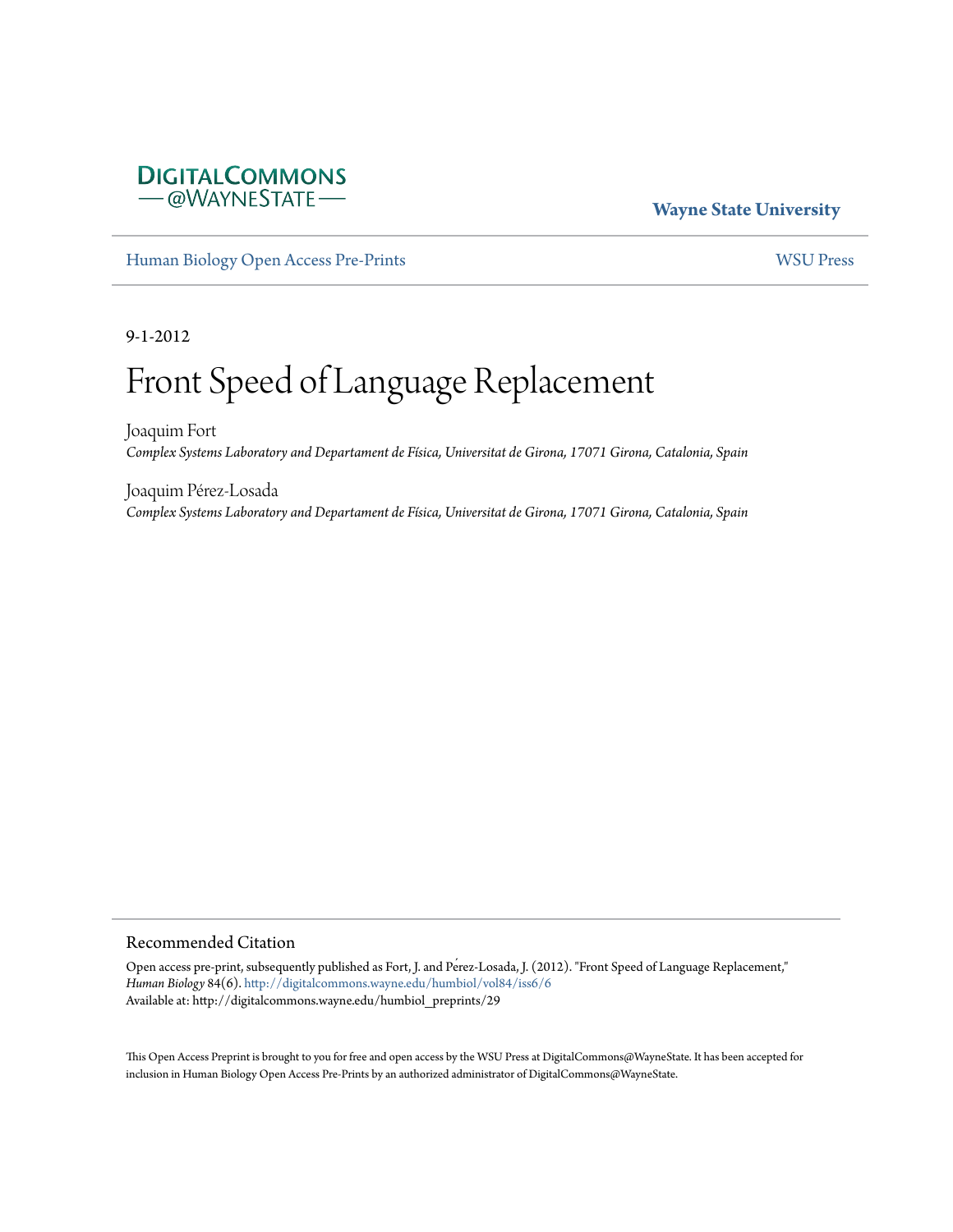## Front speed of language replacement

Joaquim Fort and Joaquim Pérez-Losada

Complex Systems Laboratory and Departament de Física, Universitat de Girona, 17071 Girona, Catalonia, Spain.

## Abstract

We use two coupled equations to analyze the space-time dynamics of two interacting languages. Firstly, we introduce a cohabitation model, which is more appropriate for human populations than classical (non-cohabitation) models. Secondly, using numerical simulations we find the front speed of a new language spreading into a region where another language was previously used. Thirdly, for a special case we derive an analytical formula that makes it possible to check the validity of our numerical simulations. Finally, as an example, we Önd that the observed front speed for the spread of the English language into Wales in the period 1961-1981 is consistent with the model predictions. We also find that the effects of linguistic parameters are much more important than those of parameters related to population dispersal and reproduction. If the initial population densities of both languages are similar, they have no effect on the front speed. We outline the potential of the new model to analyze relationships between language replacement and genetic replacement.

> afte<sup>1</sup> 1 February 2013 to acquire final version. Pre-print version. Visit http://digitalcommons.wayne.edu/humbiol/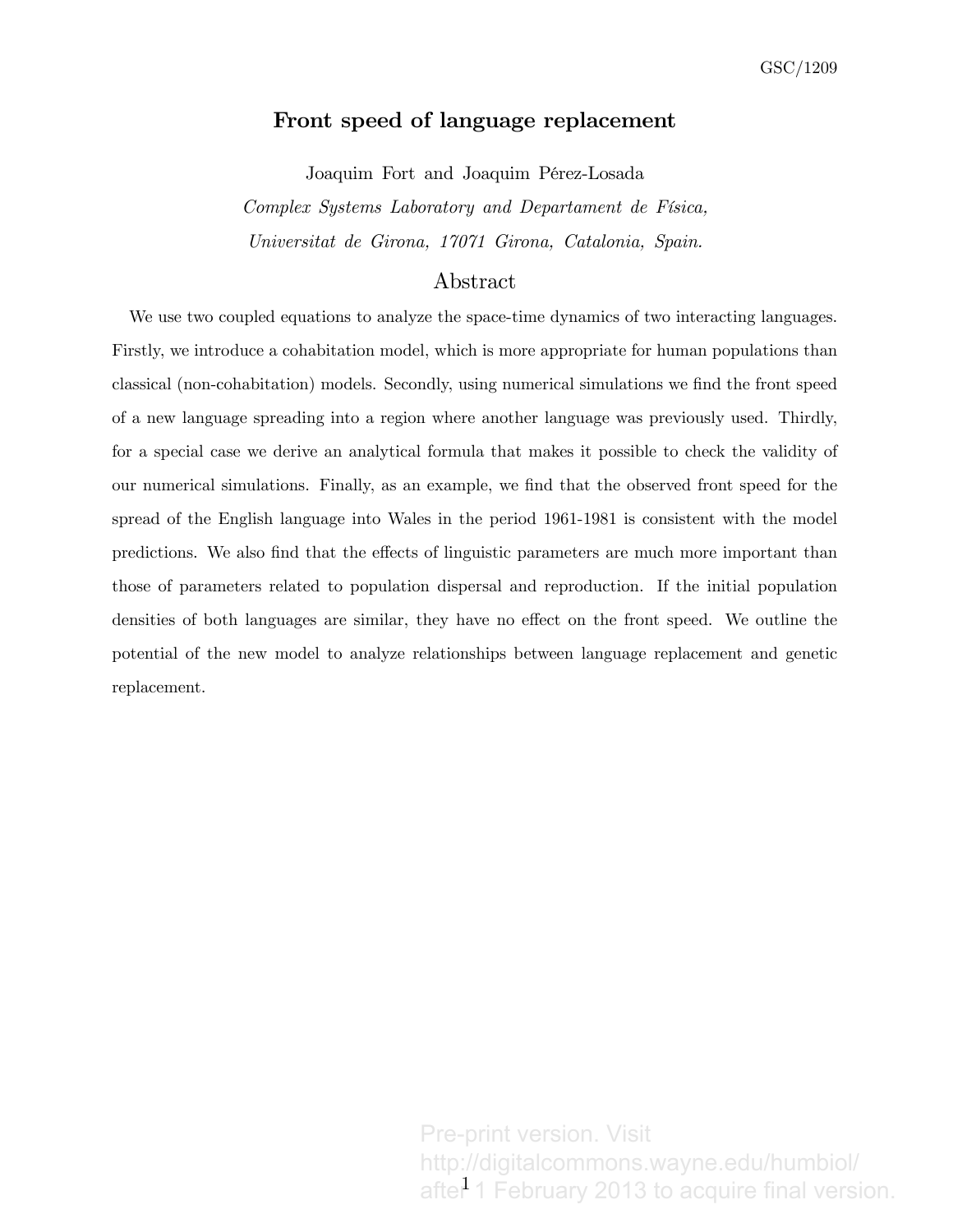#### I. INTRODUCTION

The relationship between culture and genes is an important topic in several fields  $[1-3]$ . Language evolution can transform a single language into several new ones in a time scale of about 1000 years [2]. However, sometimes the language spoken in a given area changes in a much shorter time scale because it is replaced by another language. Renfrew suggested two main mechanisms of language replacement  $[1, 2]$ . The first one is due to demic expansions (range expansions of populations under demographic pressure). The second one is called elite dominance (the conquest by a small minority that takes control of institutions and imposes its language). Some examples of mainly demic expansions are the Neolithic transition in Europe [4], and the modern European invasions of North America and Australia. Some examples of language replacement via elite dominance are Hungary and Turkey during the Middle Ages [2]. Usually demic expansions replace both the language and the genes [2]. In contrast, elite dominance processes may replace the language or not but they always have a negligible effect on the genes  $[2]$ . For this reason, genetic data can be used to infer language replacement via elite dominance, as in Armenia and Azerbaijan [3]. Sometimes elite dominance is preceded by system collapse (the loss of control by the central authority) [1, 2]. Some examples of system collapse are the fall of the Roman Empire in Britain (after which an Anglo-Saxon minority acquired power) and possibly the fall of the Mayan civilization around the 10th century AD [1, 2]. A third mechanism, language acquisition from neighboring populations, has been noted by Cavalli-Sforza, who has observed it in African pygmies (sometimes with gene replacement and sometimes without it) [2]. This third mechanism is likely to be of importance also when language use maps display a gradual shrinkage of the area where a language is spoken, due to its replacement by another language [5, 6]. Of course, in such cases the Örst and second mechanisms can be also partially responsible for language replacement. In spite of the importance of such processes, we are not aware of quantitative models of the geographical spread rate of spreading languages. The present paper aims to present such a model. In fact, very interesting quantitative models on language interaction  $\alpha$  do exist  $[7-11]$ , but they do not seem to deal with the problem of explaining the geographical spread rate of the expanding language. In contrast, the model in the present paper makes it possible to quantify the effect of different processes and parameters on the speed of language replacement.

2 Pre-print version. Visit http://digitalcommons.wayne.edu/humbiol/ after 1 February 2013 to acquire final version.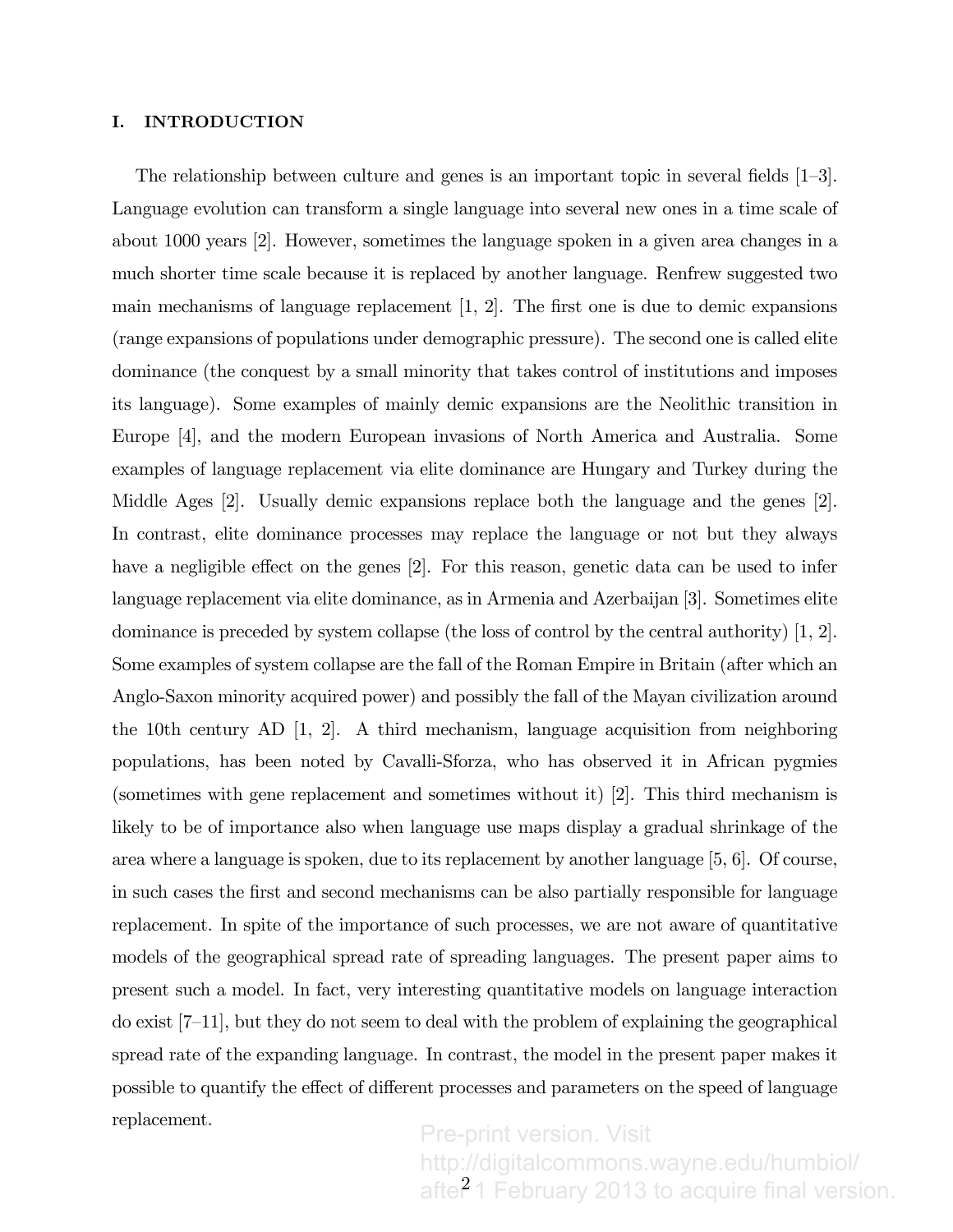Because of social factors, a given language can become more efficient than another one in recruiting new users and as a consequence it can even exclude the other one, which becomes extinct. This replacement can be seen as a consequence of competition, a widespread concept in ecological dynamics, which can be also applied to language dynamics. A simple, nonspatial model to explain language competition was proposed by Abrams and Strogatz (AS), and it was shown to be consistent with several observations of language decay [7]. But languages also display changes in space, which were not considered by the original AS model [7]. Patriarca and co-workers took into account the effect of space (by adding diffusion terms to the Abrams-Strogatz model) and analyzed the effect of initial conditions, population growth and geographical barriers on the dynamics of two initially segregated languages [8, 9]. More general models have been also considered (see Refs. [10] and [11] for some recent reviews).

The plan of this paper is as follows. As in previous work on non-linguistic fronts  $\vert 4, 12 \vert$ , we consider a two-dimensional (2D) space so that we can apply our results to populations on the Earth surface. We first review the AS model. Then we introduce cohabitation models, and explain why they are more realistic than classical (non-cohabitation) models to describe the dynamics of human populations in space and time. Accordingly, we build a cohabitation model for two linguistic populations coupled by the AS model of language competition. We derive the corresponding speed of the language front using numerical simulations. We find that for a simple case (marginal volatility) the model can be solved analytically and agrees with the numerical simulations. The language status enters as a parameter in our model, and it is shown to play an important role in the dynamics of the geographical distribution of languages. The roles of other linguistic and demographic parameters are also analyzed. We find that if the initial population densities of both languages are similar, they have no effect on the front speed. Finally, for the historical decay of Welsh in the period 1960-1980, the predicted front speed (by our cohabitation AS model) is seen to be consistent with the observed speed (as measured from language use maps).

### II. THEORETICAL MODEL

In this section we first review previous models. Then we introduce our model, its linguistic and demographic parameters, and the ranges of their values. Visit

3 http://digitalcommons.wayne.edu/humbiol/ after 1 February 2013 to acquire final version.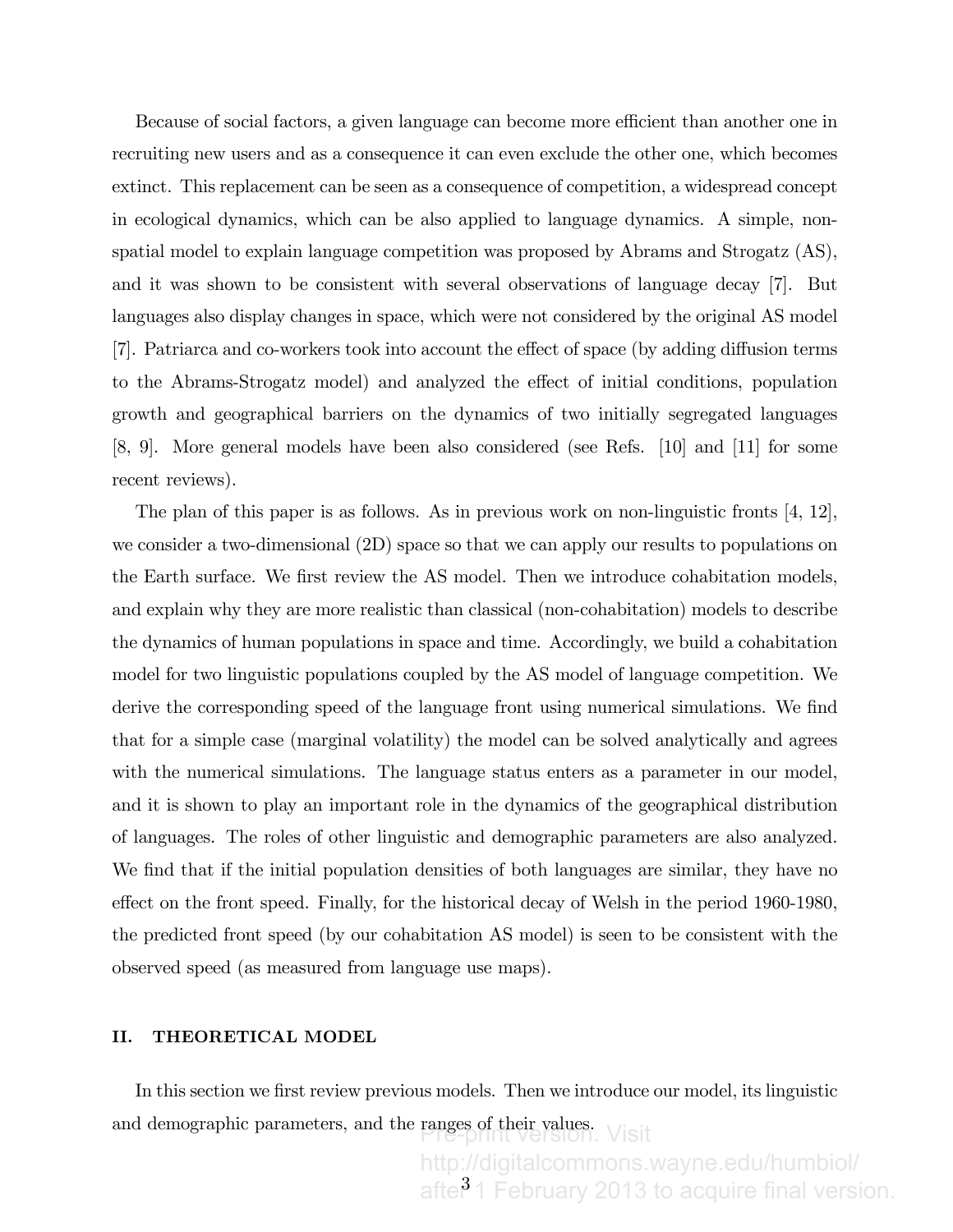#### A. Abrams-Strogatz (AS) model

The model due to Abrams and Strogatz (AS) studies the competition between two languages. In the AS model, the rate of change of the number density of speakers of the newcomer language  $(N)$  is given by [7]

$$
\frac{dp_N}{dt} = \kappa \left[ s \ p_I \left( \frac{p_N}{p_N + p_I} \right)^{\alpha} - (1 - s) p_N \left( \frac{p_I}{p_N + p_I} \right)^{\alpha} \right],\tag{1}
$$

and an analogous equation is written for the indigenous language  $(I)$ ,

$$
\frac{dp_I}{dt} = \kappa \left[ -s \ p_I \left( \frac{p_N}{p_N + p_I} \right)^{\alpha} + (1 - s) p_N \left( \frac{p_I}{p_N + p_I} \right)^{\alpha} \right],\tag{2}
$$

where  $p_N$  and  $p_I$  stand for the population number density (number of speakers/km<sup>2</sup>) of the newcomer and indigenous languages, respectively,  $t$  is the time (measured in yr) and  $\kappa$  is a constant (with units yr<sup>-1</sup>) [13]. The first terms in Eqs. (1)-(2) correspond to the conversion of I-speakers to language  $N$ , and the last terms to the conversion of  $N$ -speakers to the language  $I$ . In this model, parameter  $s$  is called the status of language  $N$ , with  $0 \leq s \leq 1$ , whereas the status of language I is  $1 - s$ . We see from Eqs. (1)-(2) that the higher the status of a language, the more new speakers it will recruit per unit time. Thus, the status of a language reflects its attractiveness (by aggregating multiple factors affecting its perceived utility, social prestige, etc.). Note from Eqs. (1)-(2) that: (i) if  $s > 0.5$ , the status of language N is higher than that of I; (ii) if  $s = 0.5$ , both languages are socially equivalent (i.e., they have the same status); (iii) if  $s < 0.5$ , the status of I is higher than that of N. The parameter  $\alpha$  is a measure of the degree of resistance of speakers to change their language. This can be seen most easily as follows. Obviously  $\frac{p_N}{p_N+p_I} < 1$ , thus if  $\alpha > 1$ then the power  $\left(\frac{p_N}{p_N + q}\right)$  $p_N + p_I$  $\int_0^{\alpha}$  in Eqs. (1)-(2) will be smaller than if  $\alpha < 1$  (for any given values of  $p_N$  and  $p_I$ ). Therefore  $\alpha > 1$  corresponds to a high resistance of speakers to language change (i.e., to a low language volatility),  $\alpha < 1$  to a low resistance (high volatility) and  $\alpha = 1$  is the so-called marginal volatility case [14]. Models arising from equations such as (1)-(2) have been favorably compared to the observed dynamics for several languages [7].

For the sake of clarity, it is worth to mention that: (i) Abrams and Strogatz [7] used population fractions (not population densities) in their original formulation. (ii) For the special case of a constant total population density  $p_N + p_I$  (as in Ref. [7] but not in our case), it is equivalent to use population densities (as in Eqs.  $(1)$ - $(2)$  above) or population.

> afte<sup>4</sup> 1 February 2013 to acquire final version. http://digitalcommons.wayne.edu/humbiol/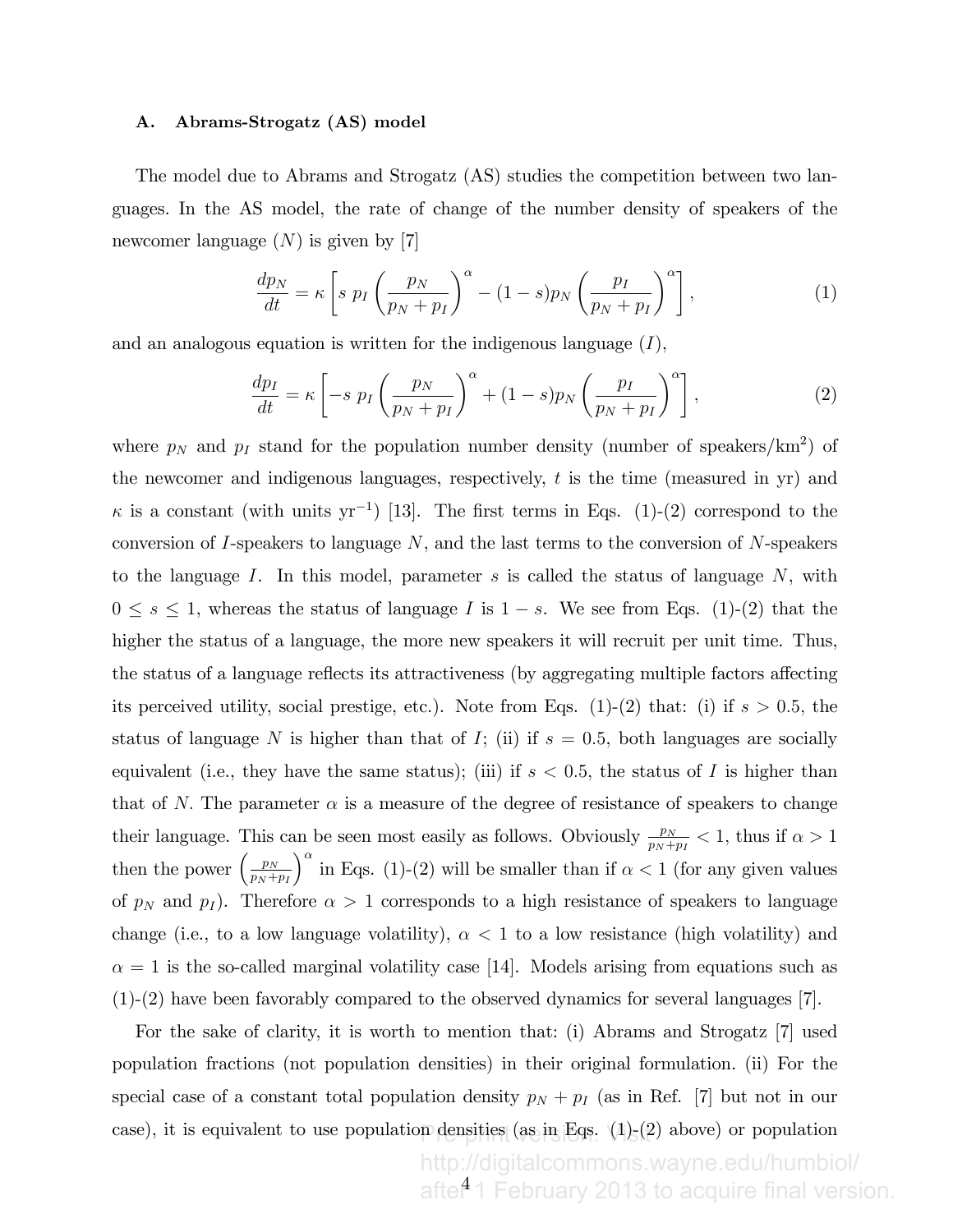fractions (as in Ref. [7]), because dividing both sides of Eqs. (1)-(2) by  $p_N + p_I$  then yields the AS formulation [7]. (iii) In the latter case (constant total population density  $p_N + p_I$ ), the AS model for  $\alpha = 1$  and  $s = 1$  corresponds to the Lotka-Volterra interaction, widely used in Ecology [15]. (iv) In order to take into account population dispersal in space (as done in Refs.  $[8-10]$  and below), it is much simpler to use population densities rather than population fractions (this will become obvious from the equations we introduce below), and this is why we use population densities (rather than fractions) throughout this paper.

#### B. Single-population dispersal model

Most well-known models are based on the following equation for the change in population density [12]

$$
p(x, y, t+T) - p(x, y, t) = \int_{-\infty}^{+\infty} \int_{-\infty}^{+\infty} p(x + \Delta_x, y + \Delta_y, t) \phi(\Delta_x, \Delta_y) d\Delta_x d\Delta_y - p(x, y, t) + R[p(x, y, t)],
$$
\n(3)

where  $p(x, y, t)$  is the population density at the location  $(x, y)$  and time t, and T is the time interval between two successive dispersal events. The first term on the right-hand side is the population reaching the location  $(x, y)$  at time  $t + T$  from location  $(x + \Delta_x, y + \Delta_y)$  at time t, added up over all possible values of the displacement  $(\Delta_x, \Delta_y)$ . The second term in the right corresponds to people leaving an area centered at  $(x, y)$ . The last term  $R[p(x, y, t)]$ corresponds to net reproduction (births minus deaths).

More precisely, the dispersal kernel  $\phi(\Delta_x, \Delta_y)$  is the probability per unit area that an individual who was at  $(x + \Delta_x, y + \Delta_y, t)$  moves to  $(x, y, t + T)$ . In Appendix A we explain how the classical model due to Fisher (sometimes called the reaction-diffusion approach) can be obtained from Eq. (3) as a special case.

A major drawback of Eq. (3) is the following. According to Eq. (3), newborn individuals can appear at  $(x, y)$  (last term) while their parents migrate away from  $(x, y)$  (second term on the right-hand side). In other words, in such models some parents leave their newborn children alone. However, newborn humans cannot survive away from their parents. This inconsistency can be avoided using so-called cohabitation models, which are based on the following equation instead of (3) [16],

> afte<sup>5</sup> 1 February 2013 to acquire final version. Pre-print version. Visit http://digitalcommons.wayne.edu/humbiol/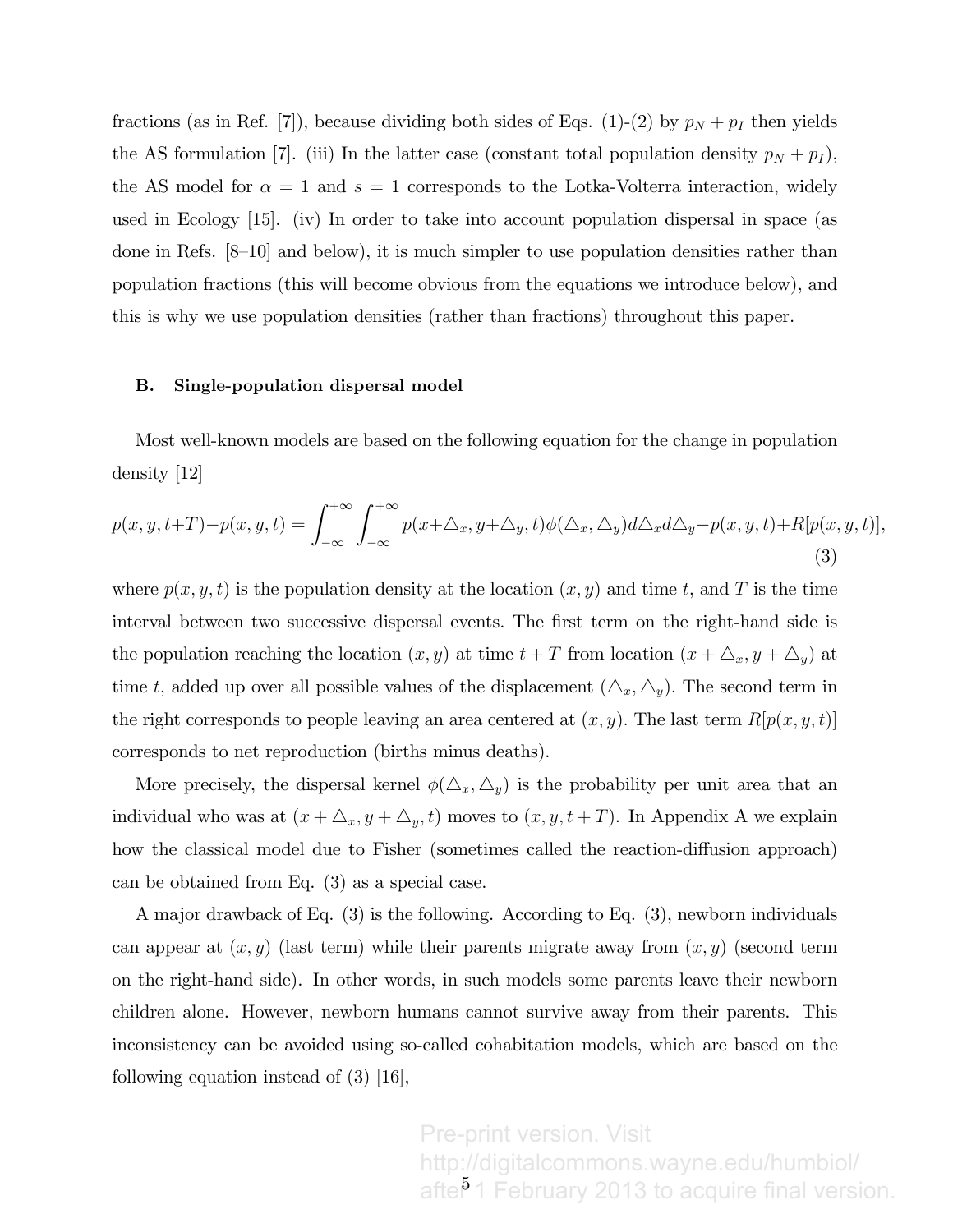$$
p(x, y, t + T) = R_0 \int_{-\infty}^{+\infty} \int_{-\infty}^{+\infty} p(x + \Delta_x, y + \Delta_y, t) \phi(\Delta_x, \Delta_y) d\Delta_x d\Delta_y, \tag{4}
$$

where  $R_0$  is the net fecundity or reproductive rate (this is a net rate, i.e. it includes the effect of mortality). In this model, the time interval  $T$  is equal to one generation (defined as the mean age difference between a parent and her/his children). Then, according to Eq. (4) children cannot appear away from their parentsílocation. For this reason, for human populations Eq. (4) is more reasonable than Eq. (3). This point has been discussed in detail elsewhere (see especially Fig. 1 in Ref. [17] and Sec. 8 in Ref. [18]).

Strictly, Eq. (4) is valid only at sufficiently low values of the population density  $p(x, y, t)$ , because biological populations cannot reproduce without bound. Thus, if for some value of  $(x, y, t + T)$  the result for  $p(x, y, t + T)$  computed from Eq. (4) is larger than  $p_{\text{max}}$ , then it is simply replaced by  $p_{\text{max}}$  [18] (more complex models are sometimes used [17], but they are not necessary here).

#### C. Coupled-populations dispersal model

In this subsection we combine the cohabitation approach in the previous subsection with the AS linguistic model. Let  $p_N(\vec{r},t)$  stand for the population number density of the newcomers, and let  $p_I(\vec{r},t)$  stand for the population number density of the indigenous population per unit area centered at position  $\vec{r} \equiv (x, y)$  and time t. We introduce into the cohabitation Eq. (4) the interaction (1)-(2) with  $\frac{dp_i}{dt} \simeq \kappa [p_i(t+T) - p(t)]$  ( $\kappa$  is just a constant that sets the time scale [13], so we can choose  $\kappa = 1/T$ ). This yields

$$
p_N(\overrightarrow{r}, t + T) = R_{0N}
$$
  

$$
\int_{-\infty}^{+\infty} \int_{-\infty}^{+\infty} \left[ p_N(\overrightarrow{r} + \overrightarrow{\Delta}, t) + s \ p_I(\overrightarrow{r} + \overrightarrow{\Delta}, t) \left( \frac{p_N(\overrightarrow{r} + \overrightarrow{\Delta}, t)}{p_N(\overrightarrow{r} + \overrightarrow{\Delta}, t) + p_I(\overrightarrow{r} + \overrightarrow{\Delta}, t)} \right)^{\alpha} - (1 - s) p_N(\overrightarrow{r} + \overrightarrow{\Delta}, t) \left( \frac{p_I(\overrightarrow{r} + \overrightarrow{\Delta}, t)}{p_N(\overrightarrow{r} + \overrightarrow{\Delta}, t) + p_I(\overrightarrow{r} + \overrightarrow{\Delta}, t)} \right)^{\alpha} \right] \phi_N(\Delta) d\Delta_x d\Delta_y, (5)
$$

afte<sup>6</sup> 1 February 2013 to acquire final version. Pre-print version. Visit http://digitalcommons.wayne.edu/humbiol/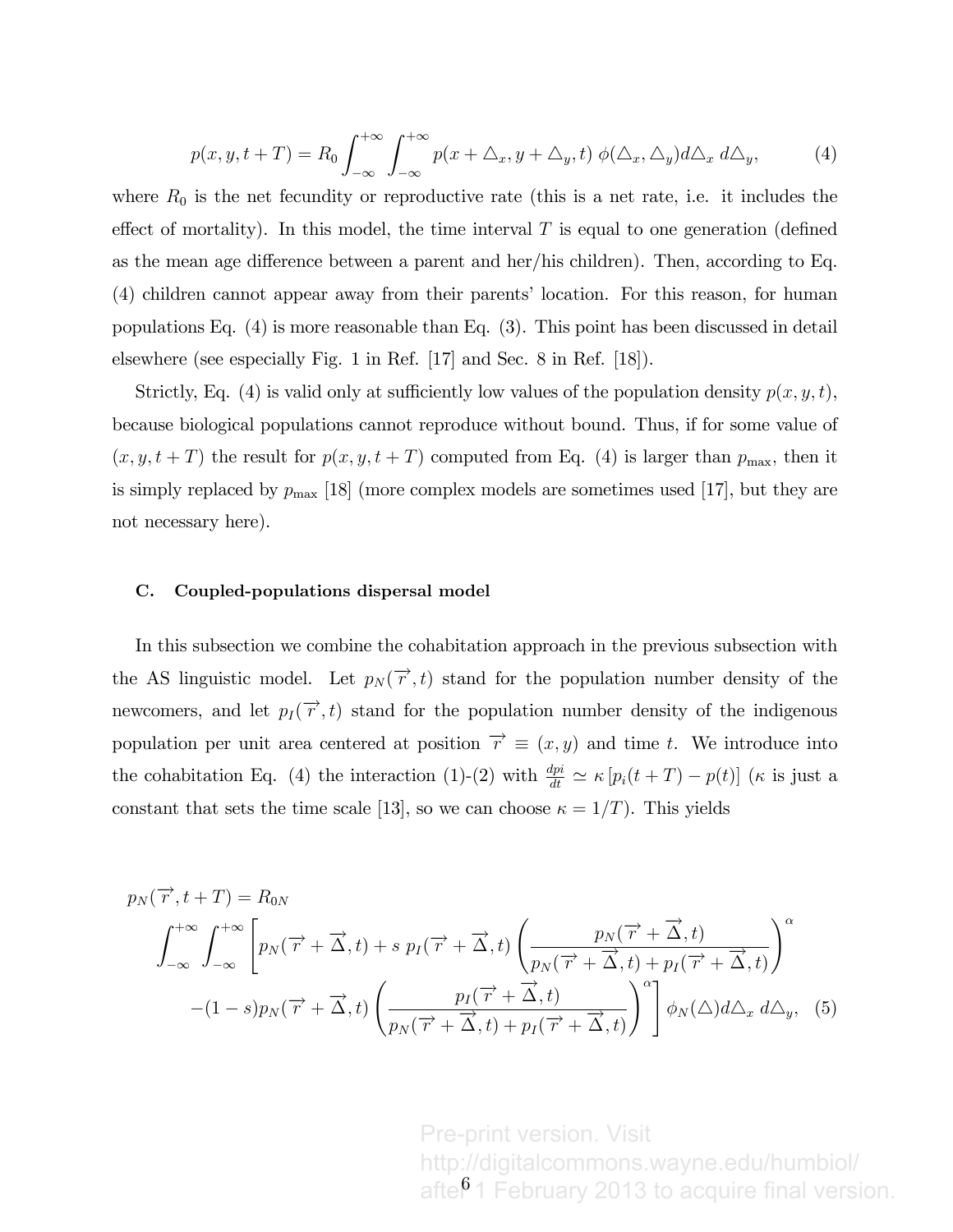$$
p_I(\vec{r}, t + T) = R_{0I}
$$
  

$$
\int_{-\infty}^{+\infty} \int_{-\infty}^{+\infty} \left[ p_I(\vec{r} + \vec{\Delta}, t) - s \ p_I(\vec{r} + \vec{\Delta}, t) \left( \frac{p_N(\vec{r} + \vec{\Delta}, t)}{p_N(\vec{r} + \vec{\Delta}, t) + p_I(\vec{r} + \vec{\Delta}, t)} \right)^{\alpha} + (1 - s) p_N(\vec{r} + \vec{\Delta}, t) \left( \frac{p_I(\vec{r} + \vec{\Delta}, t)}{p_N(\vec{r} + \vec{\Delta}, t) + p_I(\vec{r} + \vec{\Delta}, t)} \right)^{\alpha} \right] \phi_I(\Delta) d\Delta_x d\Delta_y, \quad (6)
$$

where  $\phi_N(\Delta)$  and  $\phi_I(\Delta)$  are the dispersal kernels of the newcomer and indigenous populations, respectively. For mathematical simplicity, in the present paper we will assume that during the time interval  $T = 1$  generation each individual either moves a distance d or remains at rest (with  $d$  the same for all individuals). Let the probability to remain at rest be  $p_{eN}$  and  $p_{eI}$  for the N and I populations, respectively  $(p_e$  is called the persistence in demography). This simple mobility rule will make it possible to focus our attention on the effect of linguistic competition (for a thorough discussion of more complicated dispersal models, see Ref. [17]). The model parameters are  $T, d, p_{eN}, p_{eI}$ , the net reproductive rates  $R_{0i}$  (i = N, I), the social status s of language N (0  $\leq$  s  $\leq$  1), the resistance to language change  $\alpha$ , and the carrying capacities  $p_{\text{max }i}$ .

#### D. Parameter values

For the sake of definiteness, let us consider a specific example, namely the competition between English and Welsh. In agreement with the definition used in language use statistics and maps  $[5]$ , we define N as the population able to speak only English and I as that able to speak both English and Welsh. Note that the model above has a time step  $T = 1$  generation, so for example the linguistic conversion  $I \to N$  quantified by Eqs. (1)-(2) corresponds to some individuals being I and their children being  $N$  (not to a given I-individual becoming N). The observed values of the parameters, as well as the ranges used in the simulations, are reported in Table 1. They have been obtained as follows. The status of English in Wales was estimated from empirical data by Abrams and Strogatz as  $s = 0.6$  [7]. By fitting their model to data for several other endangered languages, they also estimated the ranges  $0.26 < s < 0.74$  and  $1.0 < \alpha < 1.6$  [7]. In order to calculate the observed speed of English into Wales (see below), the only source of information we are aware of is Ref. [5], which displays maps but only for the period from year 1961 (Fig. 4.1 in [5]) to 1981 (Fig. 4.3 in [5]).

afte<sup>7</sup> 1 February 2013 to acquire final version. http://digitalcommons.wayne.edu/humbiol/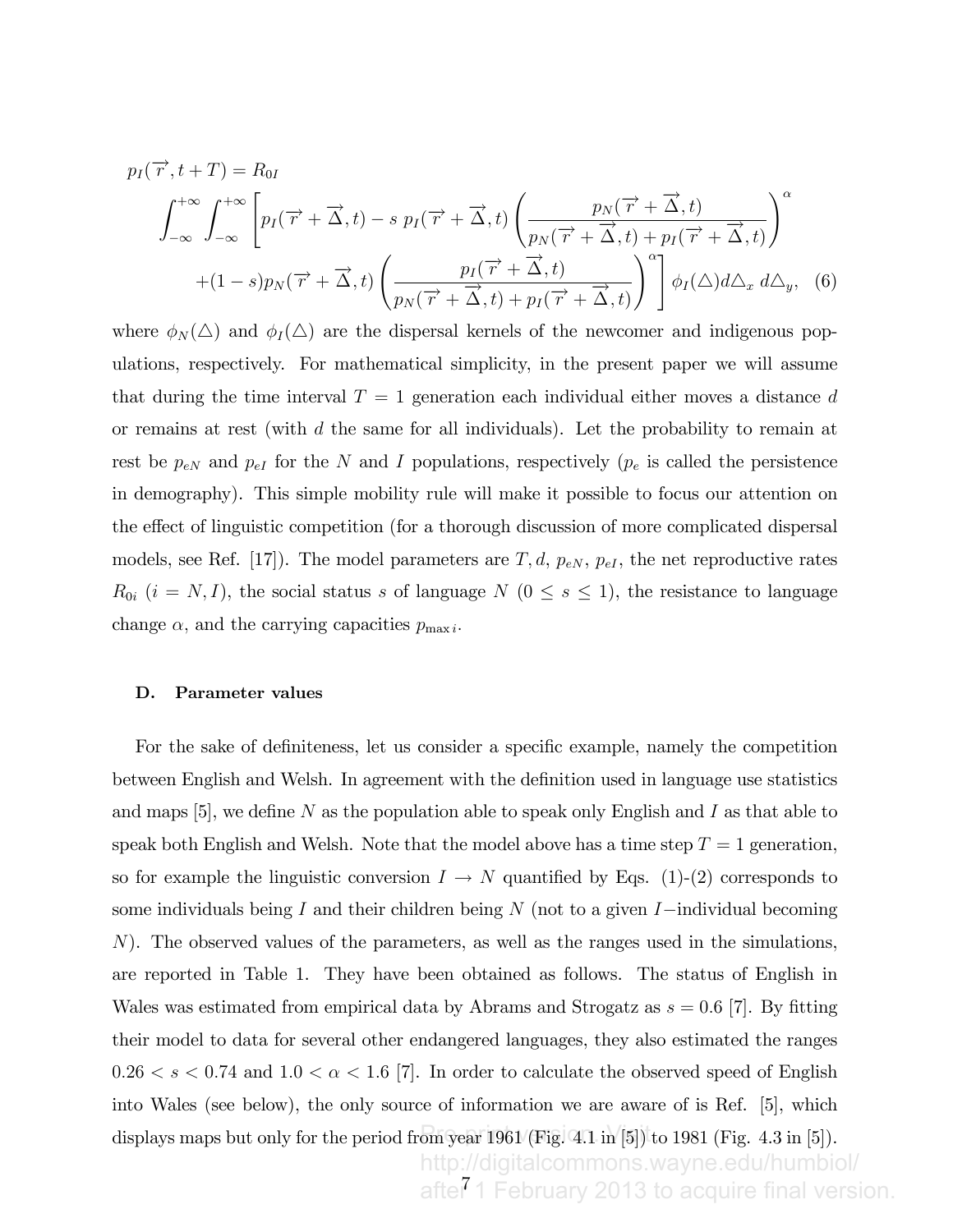The cohabitation time T (sometimes called generation time) is at least about 20 yr [19, 21], so we note that the 20-yr time span during which the front speed can be measured from the maps (1961-1981) is similar in magnitude to one step in the model. Of course, ideally we would like to have additional maps, making it possible to estimate the front speed during a longer time interval. Nevertheless, we think that our model can be applied for several reasons: (i) It is reasonable to expect that the language front of the English language began before 1961 and continued after 1981 (we have checked the latter case using a 2001 map [22], but it cannot be used to compute speeds because it plots limits of different percentages of Welsh speakers than the 1981 and 1961 maps in Ref. [5]); (ii) In the simulations we have observed that a constant front speed is attained after the first simulation step (details on this issue are given in the next section); (iii) Data for longer time intervals can become available in the future (and allow to determine whether the speed of this front is constant or not) but even in such an instance, we think that our model can be useful as a first attempt to quantify and model the front speed.

Accordingly to the fact that the front speed can be measured in the period from year 1961 to 1981, we have used the population numbers of Wales [20] at a time interval including this period to estimate the ratio between the numbers of final and initial populations during a interval of  $T = 1$  generation. This yields the range  $R_{0i} = 1.057 - 1.081$  in Table 1 (in the calculation of this range, we have also taken into account the range of  $T$  in Table 1). Note that, e.g., the reproductive parameter  $R_{0N}$  should not be estimated from the final and initial numbers of speakers of language  $N$ , because such a calculation would also include the effect of language shift but  $R_{0N}$  in the model corresponds to the effect of population growth only (deaths and births). We have also used census data [20] and the area of Wales to estimate the carrying capacities of the population densities,  $p_{\text{max }i}$  (Table 1). Values for the persistence  $p_{ei}$  and mobility d are rather difficult to estimate for a one-generation time interval, but there are some useful data for modern populations  $|17, 23|$ . The value of d has been calculated from the kernel (i.e., the distance distribution of displacements) in Ref. [17] excluding those of zero distance (because the latter are taken into account in the value of the persistency  $p_{ei}$ ). The minimum and maximum values for  $p_{ei}$  in Table 1 were obtained from the two subsamples (females and males, respectively) in Ref. [23], and the minimum and maximum values for d were estimated by computing the standard error of the mean for

> afte<sup>8</sup> 1 February 2013 to acquire final version. Pre-print version. Visit http://digitalcommons.wayne.edu/humbiol/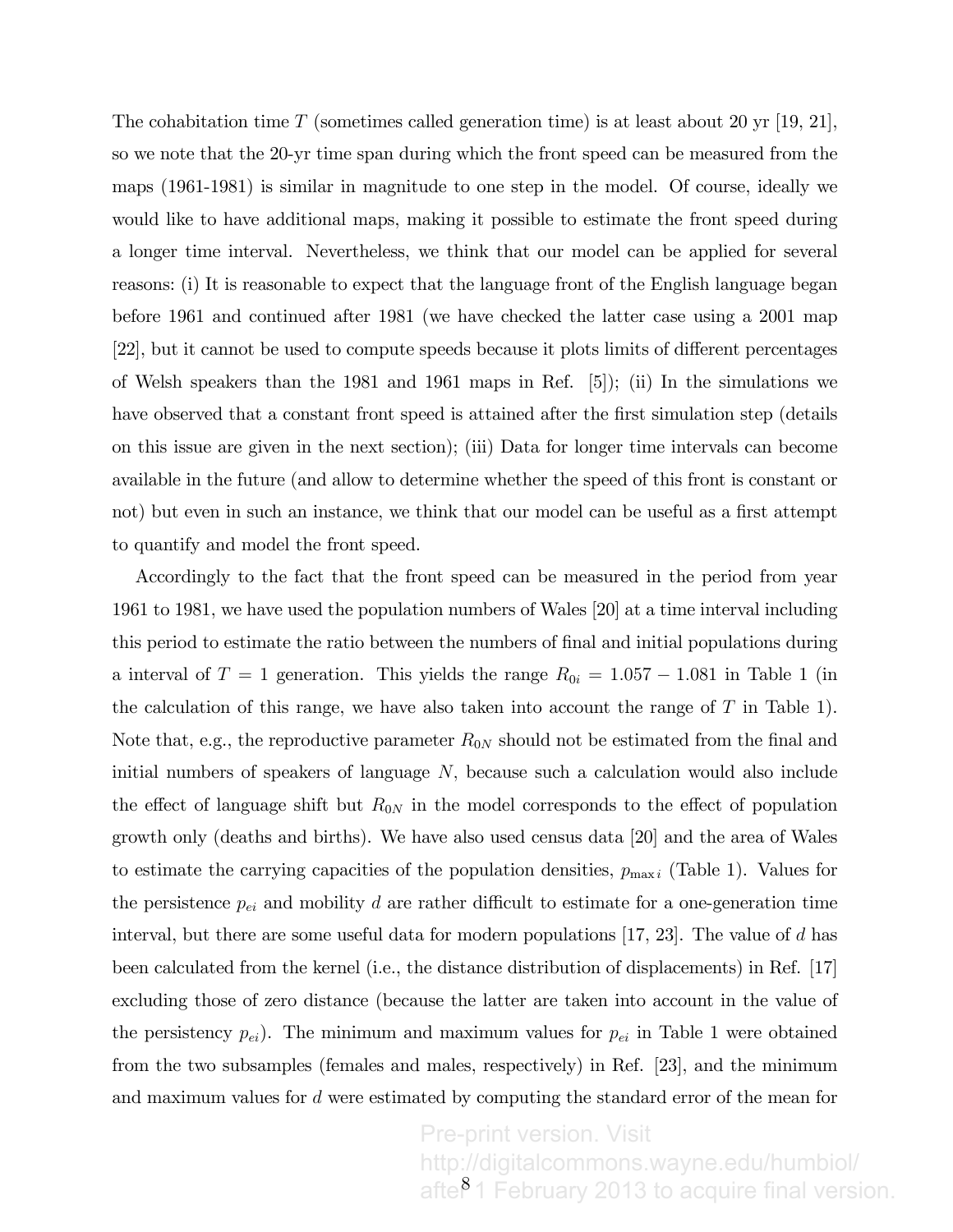d from the kernel in Ref. [17].

| Parameter (units)                                            | Characteristic value Minimum |       | Maximum | Refs.    |
|--------------------------------------------------------------|------------------------------|-------|---------|----------|
| s (dimensionless)                                            | 0.6                          | 0.26  | 0.74    | [7]      |
| $\alpha$ (dimensionless)                                     | 1.31                         | 1.0   | 1.6     | [7]      |
| $T(\text{yr})$                                               | 25                           | 20    | 37      | [19, 21] |
| $R_{0i}$ (dimensionless) $(i = N, I)$ 1.064                  |                              | 1.057 | 1.081   | [5, 20]  |
| $p_{\text{max }i}$ (people/km <sup>2</sup> ) $(i = N, I)$ 50 |                              | 20    | 100     | [20]     |
| $p_{ei}$ (dimensionless) $(i = N, I)$ 0.77                   |                              | 0.72  | 0.82    | [17, 23] |
| $d$ (km)                                                     | 35                           | 32    | 38      | [17, 23] |
| Table 1 Model perspective and their reages                   |                              |       |         |          |

Table 1. Model parameters and their ranges.

#### III. FRONT SPEED CALCULATION

It is very difficult to find the speed of front solutions to Eqs.  $(5)$  -  $(6)$  analytically in general. Therefore we have integrated them numerically by considering a 2D grid with  $1000 \cdot 1000$  nodes. Initially the indigenous population  $(I)$  is restricted to a central area of the grid (representing the surface of Wales), where  $p_I(x, y, 0) = p_{\text{max }I}$ , and  $p_I(x, y, 0) = 0$ elsewhere (the front speed does not depend on the size of the central area considered). For the newcomer population  $(N)$ , initially  $p_N(x, y, 0) = p_{\max N}$  everywhere except at the central area (which is occupied by the I-population, thus  $p_N (x, y, 0) = 0$  at the central area). At each time step (corresponding to  $T = 1$  year), we compute the new population number densities  $p_N (x, y, t+T)$  and  $p_I (x, y, t+T)$  at all nodes of the 2D lattice in a 3-step process: linguistic interaction, population dispersal and population growth (the latter includes reproduction and deaths). First, the interaction term is calculated using the AS model  $(1)-(2)$  at every node  $(x, y)$ . In the dispersal step, as already mentioned above, for simplicity we used the following procedure. A fraction  $p_{ei}$  of each the population  $(i = N, I)$  stays at the original node, and the remaining fraction is distributed equally among the nearest neighbors, i.e., a fraction  $(1-p_{ei})/4$  jumps a distance  $\pm d$  along each horizontal or vertical direction. Finally, we compute the new *i*-population density( $i = N, I$ ) due to reproduction at every node by multiplying  $p_i(x, y, t)$  (obtained from the previous step) by the factor  $R_{0i}$ , unless a value  $p_i > p_{\text{max }i}$  is obtained; in such a case we set  $p_i = p_{\text{max }i}$  (to avoid biologically unrealistic Pre-print version. Visit

afte<sup>9</sup> 1 February 2013 to acquire final version. http://digitalcommons.wayne.edu/humbiol/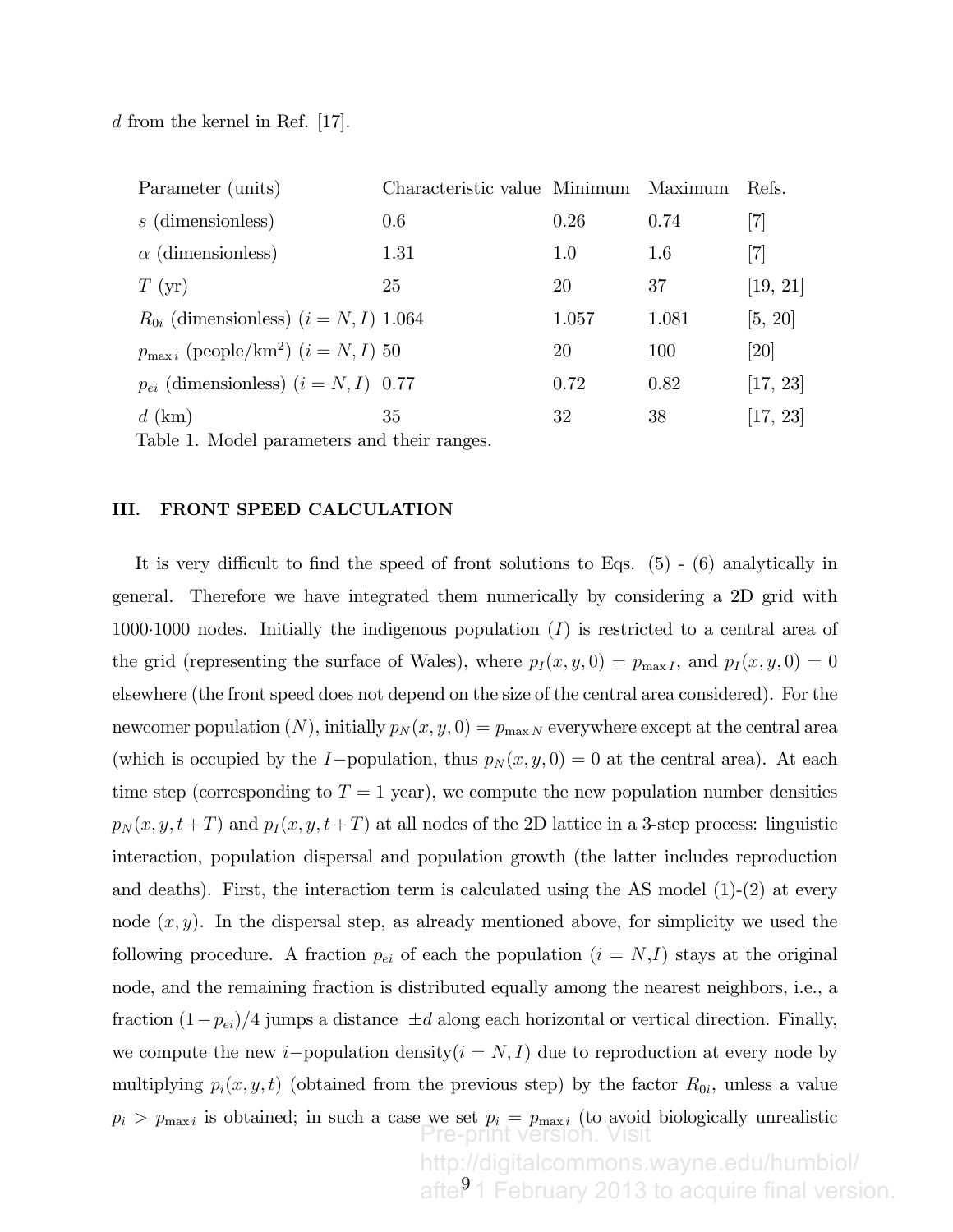population densities over the saturation value implied by the environment). This 3-step cycle can then be repeated, each cycle corresponding to 1 generation. At the end of each cycle (or time step), the profile of the number density of speakers of language I (or N) can be plotted, and by comparing such plots we find the speed moved by the front. In this way, we have obtained the simulation front speeds in Fig. 1. In the simulations we observed that the speed between generation 1 and generation 2 was already constant (i.e., the same as between generations 2 and 3, 3 and 4, etc.). We also observed that for realistic parameter values (Table 1), if the newcomer language N has a higher status (i.e., if  $s > 0.5$ ), behind the  $N$ -front the indigenous language I eventually disappears and is replaced by language N (so in the final state  $p_{total} = p_N + p_I = p_N$  everywhere), except if  $\alpha = 1$  and  $s = 0.5$ . This exception is not surprising because in this very special case ( $\alpha = 1$  and  $s = 0.5$ ) the two terms on the right-hand sides of Eqs. (1)-(2) cancel out, so there is no conversion of speakers from one language into another (i.e., the very special model  $\alpha = 1$  and  $s = 0.5$  is not useful to describe interacting languages).

In order to check our simulations, we will take advantage of the fact that, for the so-called marginal volatility case  $(\alpha = 1)$  the front speed for the set of cohabitation Eqs. (5)-(6) can be calculated analytically. The final result is (see Appendix B)

$$
c = \frac{1}{T} \min_{\lambda > 0} \frac{\ln \left[ R_{0N} 2s \left( p_{eN} + \frac{1 - p_{eN}}{2} \left[ \cosh(\lambda d) + 1 \right] \right) \right]}{\lambda}.
$$
 (7)

We note that the language front speed decreases with increasing values of the cohabitation phase T (as expected intuitively). This also happens in the simulations for all values of  $\alpha$ , simply because any simulation run yields a speed in km/gen (with 1 generation corresponding to 1 simulation step), and we transform these units into  $km/yr$  by dividing by the value of  $T$  measured in years (for completeness, Appendix C shows that in the reaction-diffusion approximation the speed also diminishes with increasing values of T).

Equation (7) has no analytical solution, but for given values of  $R_{0N}$ ,  $p_{eN}$ ,  $\alpha$ ,  $d$ ,  $T$  and s it is easy to find its minimum numerically. In this way we have obtained the theoretical results for  $\alpha = 1$  (line in Fig. 1).

> afte<sup>10</sup>1 February 2013 to acquire final version. Pre-print version. Visit http://digitalcommons.wayne.edu/humbiol/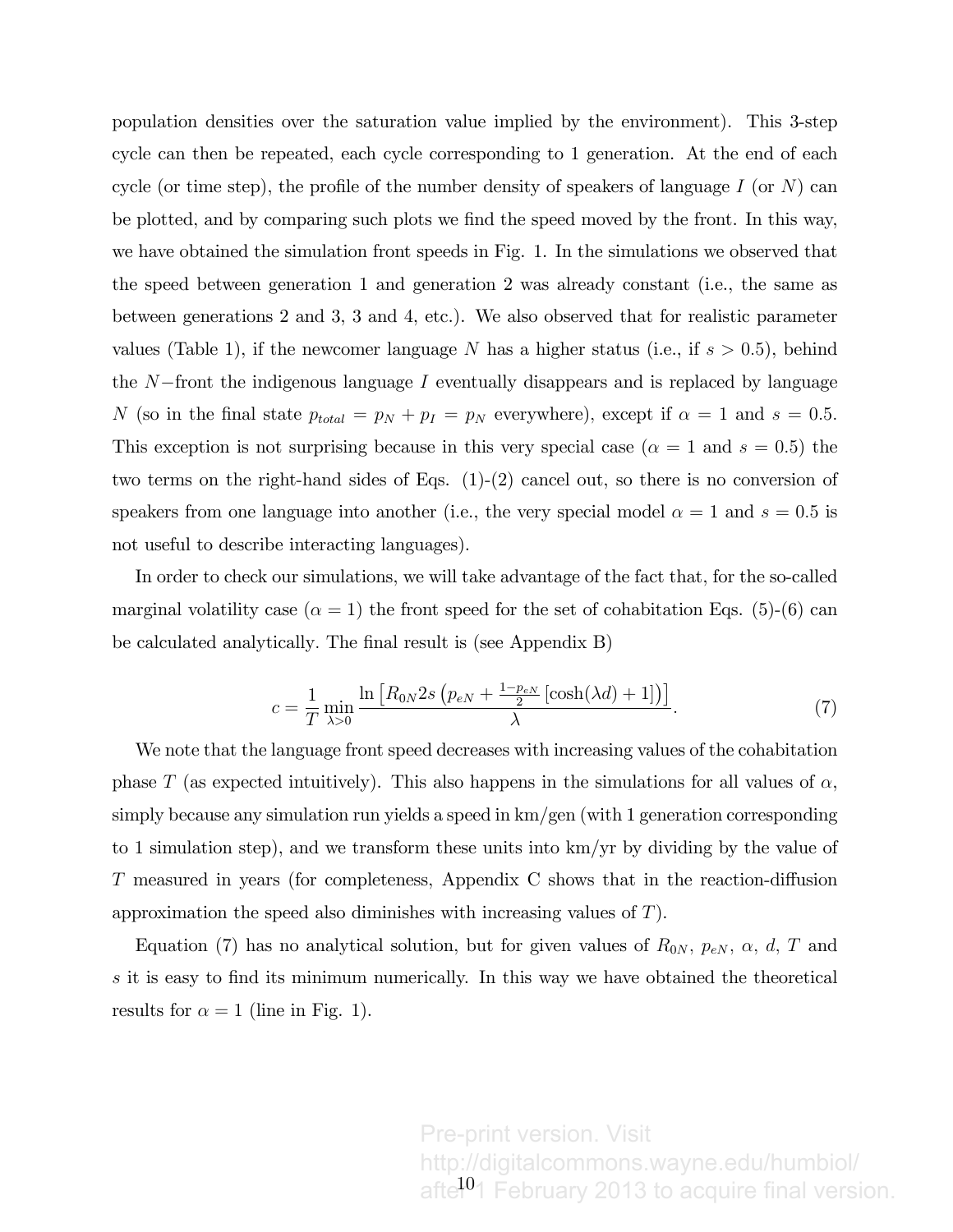#### IV. RESULTS

In Fig. 1, there is good agreement between the analytical results from Eq. (7) (line  $\alpha = 1$ ) and the corresponding simulations (circles). This makes us feel confident on the validity of our numerical simulations. Note that negative values of the speed in Fig. 1 simply indicate that the front propagates in the opposite direction, as expected because under the transformation  $s \to 1 - s$  the dominant and dominated languages exchange their roles (see Eqs.  $(1)-(2)$ ). This is also the reason why the curves in Fig. 1 are symmetric: all symbols in Fig. 1 have been obtained from simulations, which make it possible to determine the sign of the speed (in contrast, Eq.  $(7)$  is valid only for  $c > 0$  (see Appendix C), so the line in Fig. 1 for  $c < 0$  or  $s < 0.5$  has been obtained simply changing the sign of the results for  $s > 0.5$ ). In order to describe the specific case of English and Welsh it is enough to consider only values  $s > 0.5$ . Then, Fig. 1 shows that, for a given value of s, the speed becomes smaller if larger values of  $\alpha$  (the resistance to language change) are considered, which is reasonable intuitively. On the other hand, for a given value of  $\alpha$ , if the value of the relative status of the newcomer language s is higher, its invasion speed is faster, which is also as expected. In Fig. 1, the other model parameters are set to their characteristic values (Table 1). Figure 1 shows clearly that the value of the status  $s$  is important to predict the range expansion speed. In Fig. 1, we also see that for the status value obtained from the decay of the Welsh language in Ref. [7] ( $s = 0.6$ ) and values of  $\alpha$  in the range estimated by Abrams and Strogatz from endangered language data  $(1.0 < \alpha < 1.6)$ , the predicted speed is in the range 0.1-0.4 km/yr. This result is consistent with the observed speed range  $(0.3-0.6 \text{ km/yr}, \text{shaded area in Fig. 1}),$  which we estimated from maps of the Welsh language distribution in years 1961 and 1981 (maps in Figs. 4.1 and 4.3 in Ref. [5] display two clear fronts in Northern Wales, travelling about 7 km and 12 km during 20 yr in opposite directions, and shrinking the area occupied by the Welsh language). We think that this agreement between the predicted and the observed ranges (Fig. 1) is satisfactory, given the simplicity of our model and the fact the observed speed is not homogeneous due to cities, mountains, transport networks, etc. (for this reason, the observed speed range above (0.3-0.6 km/yr) is only a rough approximation to the average speed). Our model is rather simple in the sense that the roles of large cities, education policies, mass media, etc. [11, 24] are not explicitly included. For these reasons, we would like to stress our results should be Pre-print version. Visit

> afte<sup>11</sup>1 February 2013 to acquire final version. http://digitalcommons.wayne.edu/humbiol/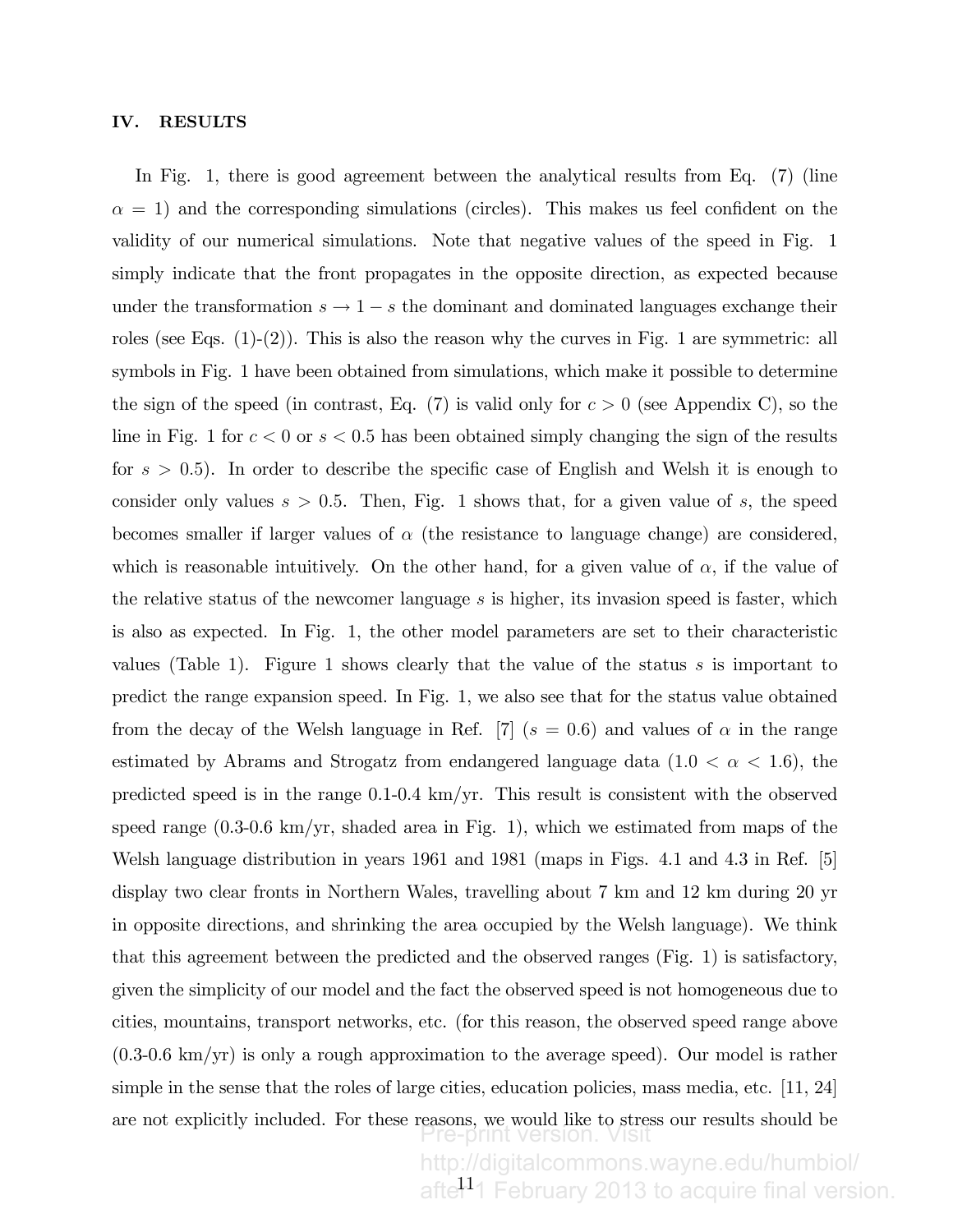regarded only as initial step towards modelling a rather complex phenomenon, and we think that a detailed comparison to observations should await the development of more realistic (and complicated) models.

Figure 2 is a sensitivity analysis of the speed for the ranges of the model parameters. For each bar, a single parameter is varied, whereas the remaining parameters are kept at their characteristic values (Table 1). Besides the status  $s$  (Fig. 1), the resistance to language shift  $\alpha$  is clearly the most important parameter (Fig. 2). This suggests the need to perform careful estimations of s and  $\alpha$  when dealing with specific cases of language spread. According to Fig. 2, the length of the cohabitation phase  $T$  is of secondary importance, and the rest of parameters have a very small effect. Therefore, language choices (parameters s and  $\alpha$ ) seem to play the main role on the speed of language spread, and the length of the cohabitation phase  $(T)$  has a small relevance. Finally, population dispersal (parameters d,  $p_{eN}$  and  $p_{eI}$ ) and net reproduction  $(R_{0N}$  and  $R_{0I})$  seem to have little importance (Fig. 2).

Up to this point, all results (Figs. 1 and 2) have been obtained for the characteristic values of the maximum population densities (also called carrying capacities or saturation densities) in Table 1, namely  $p_{\max N} = p_{\max I} = 50 \text{ people/km}^2$  (which we estimated from census data). We have also performed simulations by varying the value of  $p_{\max N} = p_{\max I}$ from 1 to 100 people/ $km^2$ . The results are shown in Fig. 3. For the marginal volatility case  $(\alpha = 1)$  the speed does not depend on the carrying capacity, both according to the simulations (rhombuses in Fig. 3) and to Eq. (7) (line in Fig. 3). Interestingly, the same happens for other values of  $\alpha$  (recall that for  $\alpha \neq 1$  we have no analytical formula but use the simulations, leading to the stars and circles in Fig. 3). Therefore, as long as the population densities of the areas initially occupied by both languages are similar, they have no effect on the language front speed (Fig. 3). We have performed additional simulations with a fixed value of  $p_{\text{max }I}$  and varying values of  $p_{\text{max }N}$  and vice versa, but we do not plot them here because we think that on average there were no substantial differences between both population densities (we reached this conclusion by computing population densities from census data [25] for some counties in Northern Wales where we measured the front speed (e.g., Denbighshire) and nearby English counties (e.g., Shropshire) in the period for which language maps are available (1961-1981)). This point could be interesting, however, in future work analyzing the local features of several examples of language substitution. Therefore, we summarize briefly those results in turn. For a fixed value of  $p_{\text{max }I}$ , the speed increases

> afte<sup>12</sup>1 February 2013 to acquire final version. http://digitalcommons.wayne.edu/humbiol/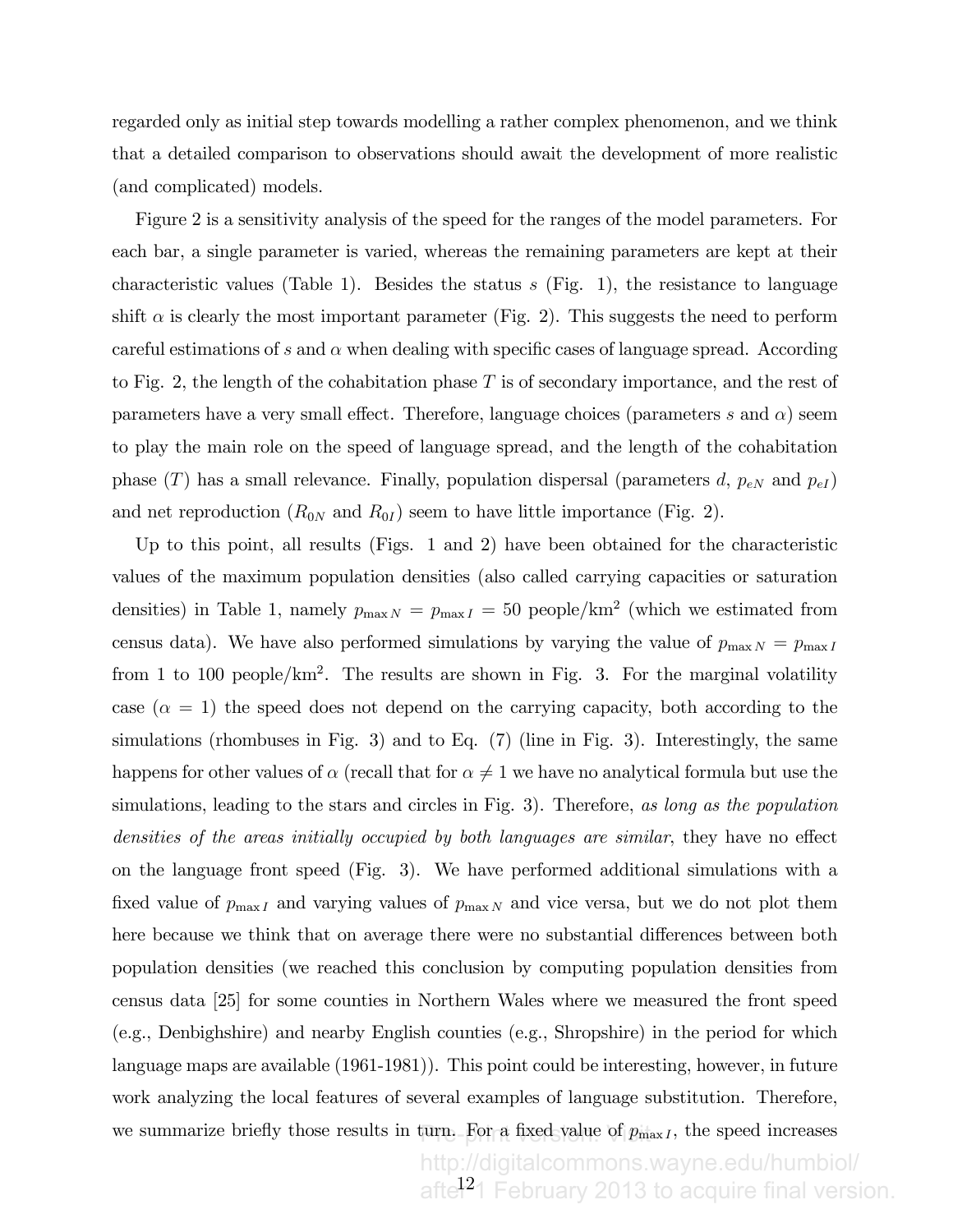with  $p_{\max N}$  (except if  $\alpha = 1$ , because in this case the speed is independent of  $p_{\max N}$ , see Eq. (7)). We think that this dependency is reasonable because larger values of  $p_{\max N}$  correspond to more speakers that can spread the high-status language (either via cultural transmission, dispersal or reproduction). However, this effect is small (compared to those of s and  $\alpha$  in Figs. 1 and 2): for example, the speed is 0.084 km/yr for  $p_{\text{max }N} = 25$  people/km<sup>2</sup> and 0.17 km/yr for  $p_{\text{max }N} = 100$  people/km<sup>2</sup> (with  $p_{\text{max }I} = 50$  people/km<sup>2</sup> in both cases, and all other parameters set at their characteristic values in Table 1). On the other hand, for a fixed value of  $p_{\max N}$ , the speed decreases with increasing values of  $p_{\max I}$  (again except if  $\alpha = 1$ ). This is also reasonable because for larger values of  $p_{\text{max }I}$ , there are initially more low-status  $(I-\text{language})$  speakers so their language I will be more difficult to replace. We stress that such dependencies are not observed in the special case  $\alpha = 1$ . This may indicate that the general AS model ( $\alpha \neq 1$ ) is more realistic that the linear or marginal-volatility model  $\alpha = 1$ (which includes the classical Lotka-Volterra model as a special case, see the text above Eq. (3)). However, let us stress that if the carrying capacities of the high-status and low-status languages are similar, the speed is the same regardless of the value of  $p_{\text{max }N} \simeq p_{\text{max }I}$  (Fig. 3).

#### V. CONCLUDING REMARKS

Abrams-Strogatz (AS) verified their model by fitting its predictions to several endangered languages [7]. Here we have generalized the AS model by taking into account: (i) population dispersal in space; (ii) population reproduction (births and deaths); and (iii) the cohabitation effect (i.e., the fact that newborn humans cannot survive without their parents).

We have applied our model to predict language substitution front speeds for two initially segregated languages, using realistic parameter values from observed data (no free or adjustable parameters have been used). According to our results, linguistic parameters seem to have more important effects on the spread rate than reproductive and dispersal parameters.

We have shown that a simple space-time model can reasonably account for the observed spatial speed of substitution of the Welsh language. For this case we have also noted that the average initial population densities of the two linguistic populations involved were rather similar. We have found that, in such an instance, the population density does not affect the speed of language replacement (for completeness, we have also discussed how cases with  $\frac{1}{2}$ 

afte<sup>13</sup>1 February 2013 to acquire final version. http://digitalcommons.wayne.edu/humbiol/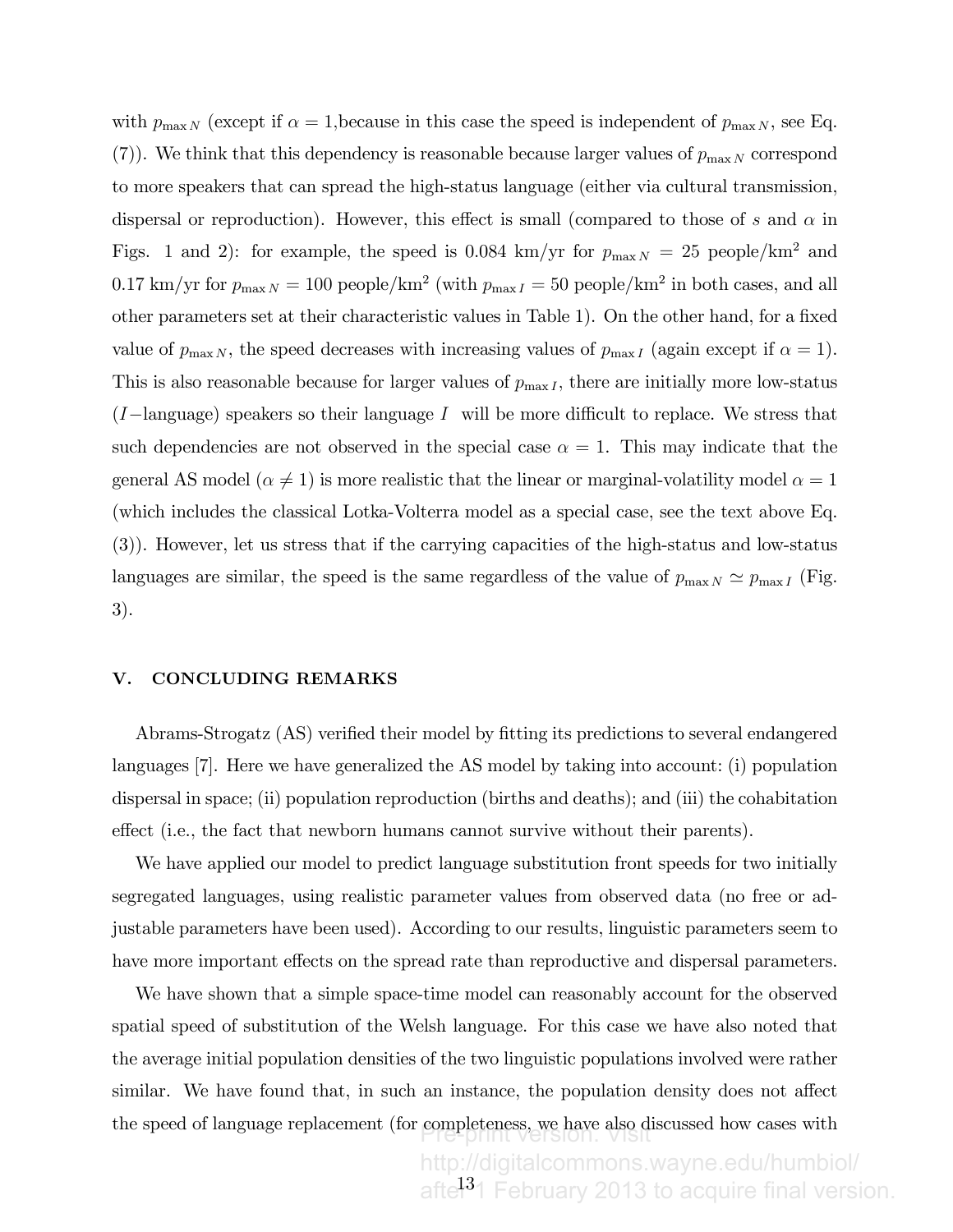substantially different initial population densities would affect the front speed).

Our model could be applied in the future to other examples of language replacement [6, 26], as well as to non-homogeneous geographies. It could be also generalized to take into account the effects of large cities, mobility networks, policies directed to avoid the extinction of endangered languages, etc. [11, 24]. For a given example of language replacement, our model can be also applied to specific regions. It will lead to faster language substitution speeds in those regions with higher values of the relative status of the dominating language (s in the model), lower values of the initial population density of speakers of the low-status language  $(p_{\max I})$ , etc.

It is interesting to note that the speed of substitution of the Welsh language (about 0.3-0.6 km/yr) is somewhat slower, but similar in magnitude, to the speed of the Neolithic transition in Europe (about 0.9-1.3 km/yr [4]). The three mechanisms at work (population dispersal, net reproduction and cultural transmission) are the same in both cases, but the cultural transmission terms are rather different: for language competition we have used the AS interaction (Eqs. (1)-(2)), as motivated by decay data for several endangered languages [7]. In contrast, for the transmission of agricultural techniques from farmers to huntergatherers we used an interaction derived from cultural transmission theory [27] (see Eq. (1) in Ref.  $[4]$ ). The fact that the speed obtained in two such different systems is similar in magnitude seems interesting. Future work could analyze the front speed problem in several additional anthropological phenomena (if the necessary data are available), and compare the results to the two speeds quoted above. Presumably, the speed will be faster in cases for which the cultural trait that spreads is easy to imitate (simple techniques, fashion trends, etc.) but similar to the two cases mentioned for cultural traits that cannot be copied without a substantial learning effort (farming, language, etc.).

The relationship between culture and genes is a relevant issue in several disciplines  $(1-3)$ . Therefore, in future work it would be of interest to combine our spatial model of language replacement with spatial models of genetic replacement  $[28–30]$  in order to relate the degree of genetic replacement with that of language replacement as a function of different processes and parameter values.

> afte<sup>14</sup>1 February 2013 to acquire final version. Pre-print version. Visit http://digitalcommons.wayne.edu/humbiol/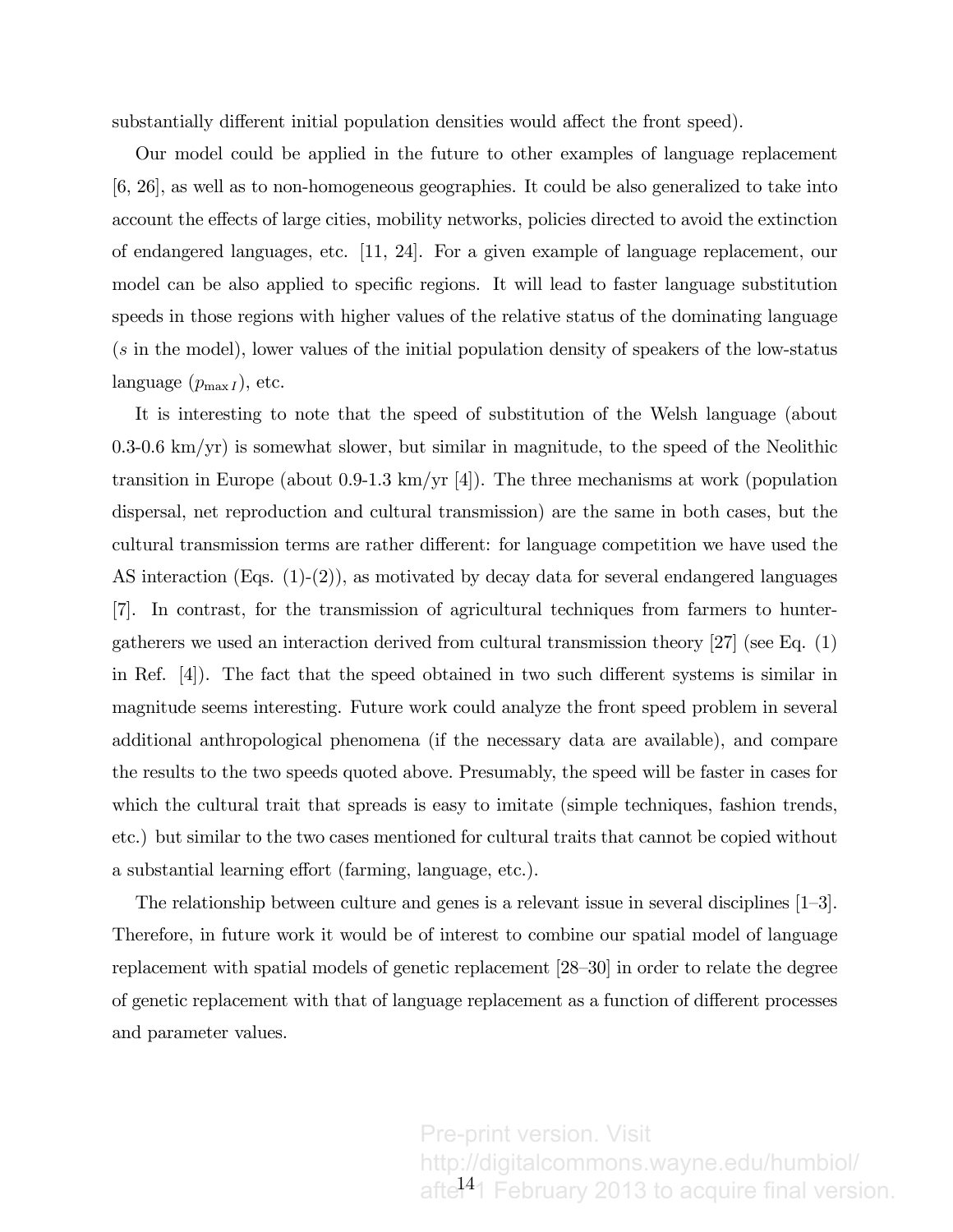#### VI. ACKNOWLEDGMENTS

Funded by MEC (grants Consolider-SimulPast-CSD-2010-00034, FIS-2009-13050 and FIS-2012-31307) and the Generalitat de Catalunya (Grup Consolidat 2009-SGR-374).

# VII. APPENDIX A. REACTION-DIFFUSION MODEL FOR A SINGLE POPU-LATION

If  $\phi$  depends only on  $\Delta \equiv \sqrt{\Delta_x^2 + \Delta_y^2}$  (isotropic kernel), Eq. (3) can be Taylor-expanded up to second order in space and Örst order in time to yield [12]

$$
\frac{\partial p}{\partial t} = D \left( \frac{\partial^2 p}{\partial x^2} + \frac{\partial^2 p}{\partial y^2} \right) + F(p),\tag{8}
$$

where

$$
D \equiv \frac{1}{4T} \int_{-\infty}^{+\infty} \int_{-\infty}^{+\infty} \phi(\triangle_x, \triangle_y) \Delta^2 d\triangle_x d\triangle_y, \tag{9}
$$

is the diffusion coefficient and  $F(p) \equiv \partial R/\partial t$  is called the population growth function.

Equation  $(8)$  is called Fisher's equation  $[31, 32]$  if a logistic growth function is assumed,

$$
F(p) = ap\left(1 - \frac{p}{p_{\text{max}}}\right),\tag{10}
$$

where a is called the initial growth rate and  $p_{\text{max}}$  the carrying capacity. Then front solutions to Eq. (8) travel with Fisher's speed,  $c = 2\sqrt{aD}$  [31, 32]. Note that net reproduction vanishes  $[F(p) = 0]$  if and only if  $p = 0$  or  $p = p_{\text{max}}$ .

#### VIII. APPENDIX B. LINEAR ANALYSIS  $(\alpha = 1)$

Here we show that the front speed for the set of cohabitation Eqs. (5)-(6) can be calculated analytically for the so-called marginal volatility case  $(\alpha = 1)$ . This case is very useful to check the validity of the numerical simulations (Figs. 1 and 3). As in Ref. [33], we assume that the invasion front of population  $N$  spreads in a region where the density of the indigenous species I is initially equal to its maximum possible value,  $p_{\text{max }I}$ . Thus, in the leading edge of the invasion front we may write

$$
p_N(\overrightarrow{r}, t) \simeq \varepsilon(\overrightarrow{r}, t) + O(2), \tag{11}
$$

$$
p_I(\vec{r},t) \simeq p_{\text{max}} I - \delta(\vec{r},t) + O(2),
$$
 (12)

afte<sup>15</sup>1 February 2013 to acquire final version. http://digitalcommons.wayne.edu/humbiol/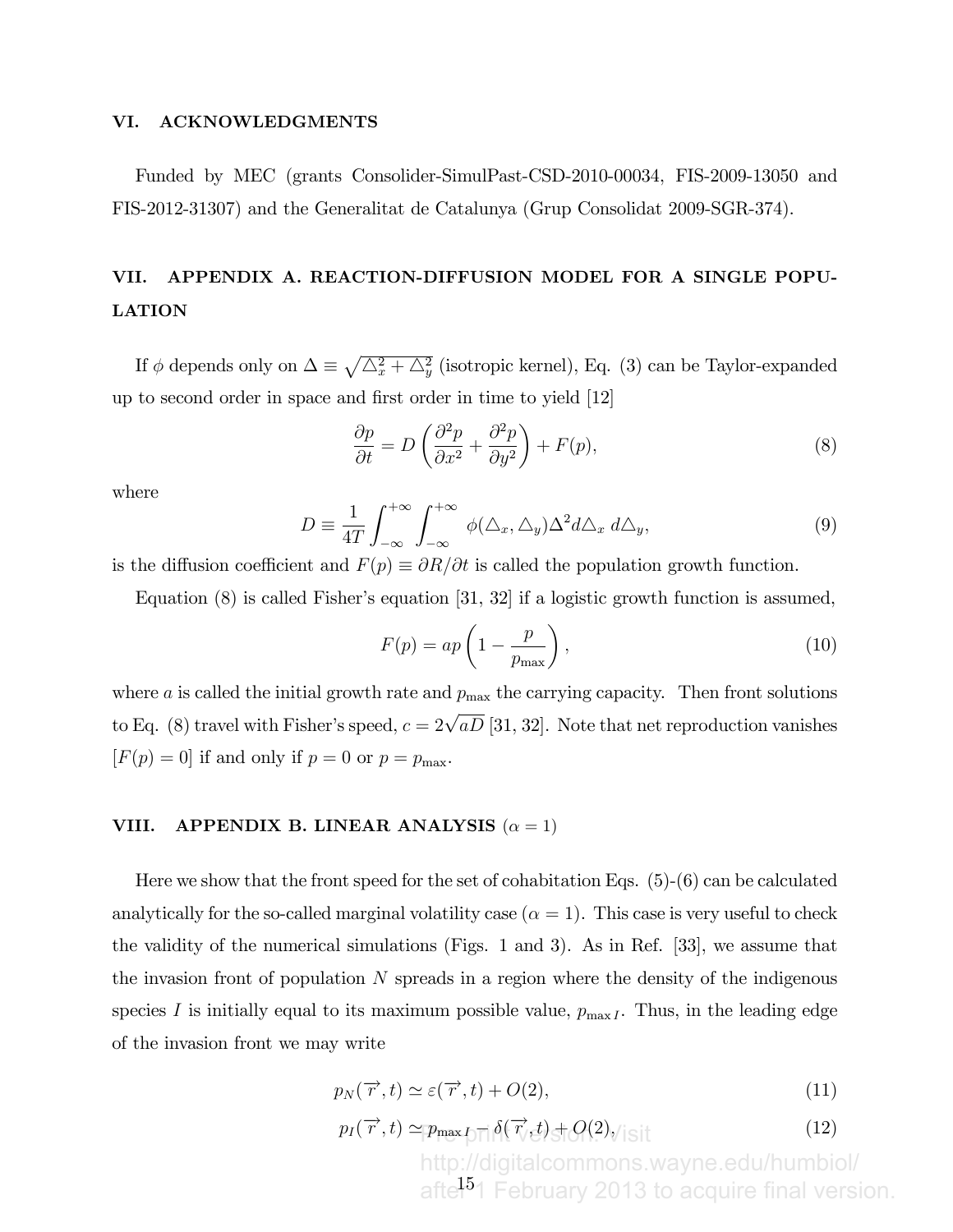where  $O(2)$  stands for second and higher-order terms,

$$
\varepsilon(\overrightarrow{r},t) \ll p_{\max N},\tag{13}
$$

and

$$
\delta(\overrightarrow{r},t) \ll p_{\max I}.\tag{14}
$$

Therefore, for  $\alpha = 1$  up to first order we have for the linguistic interaction term in Eqs.  $(5)-(6)$ 

$$
s p_I(\overrightarrow{r}, t) \left( \frac{p_N(\overrightarrow{r}, t)}{p_N(\overrightarrow{r}, t) + p_I(\overrightarrow{r}, t)} \right) - (1 - s) p_N(\overrightarrow{r} + \overrightarrow{\Delta}, t) \left( \frac{p_I(\overrightarrow{r}, t)}{p_N(\overrightarrow{r}, t) + p_I(\overrightarrow{r}, t)} \right)
$$
  

$$
= (2s - 1) p_I(\overrightarrow{r}, t) \left( \frac{p_N(\overrightarrow{r}, t)}{p_N(\overrightarrow{r}, t) + p_I(\overrightarrow{r}, t)} \right)
$$
  

$$
= (2s - 1) (p_{\max I} - \delta(\overrightarrow{r}, t) + O(2)) (\varepsilon(\overrightarrow{r}, t) + O(2)) \left( \frac{1}{p_{\max I}} + O(1) \right)
$$
  

$$
\simeq (2s - 1) p_N(\overrightarrow{r}, t) + O(2)
$$

This result is very useful here because it reduces Eq. (5) to an evolution equation in which the variable  $p_I(\vec{r}, t)$  no longer appears,

$$
p_N(x, y, t+T) \simeq R_{0N} \int_{-\infty}^{+\infty} \int_{-\infty}^{+\infty} 2s \, p_N(x + \Delta_x, y + \Delta_y, t) \phi_N(\Delta) d\Delta_x \, d\Delta_y. \tag{15}
$$

In agreement with the numerical simulations explained above, we simply assume that an individual will either remain at rest (with probability  $p_{eN}$ ) or will move a distance d (with probability  $1 - p_{eN}$ ) by jumping into point  $(x, y)$  from points  $(x \pm d, y)$  or  $(x, y \pm d)$ . Then, in discrete space Eq. (15) is replaced by

$$
p_N(x, y, t + T) = R_{0N} 2s \{ p_{eN} \ p_N(x, y, t) + (1 - p_{eN}) \left[ \frac{1}{4} p_N(x - d, y, t) + \frac{1}{4} p_N(x + d, y, t) + \frac{1}{4} p_N(x, y - d, t) + \frac{1}{4} p_N(x, y + d, t) \right] \}.
$$
 (16)

In order to find the front speed, the simplest approach is the following. For each value of time t, in general the front profile  $p_N(x, y, t)$  depends on both x and y (this is easily seen by considering, e.g., the case of a circular front). However, let us choose the  $x$ -axis parallel to the local velocity of the front [34]. Then, it is reasonable to assume that for  $t \to \infty$  the curvature will become negligible and the front profile  $p<sub>N</sub>$  will depend only on x (within this

> afte<sup>16</sup>1 February 2013 to acquire final version. http://digitalcommons.wayne.edu/humbiol/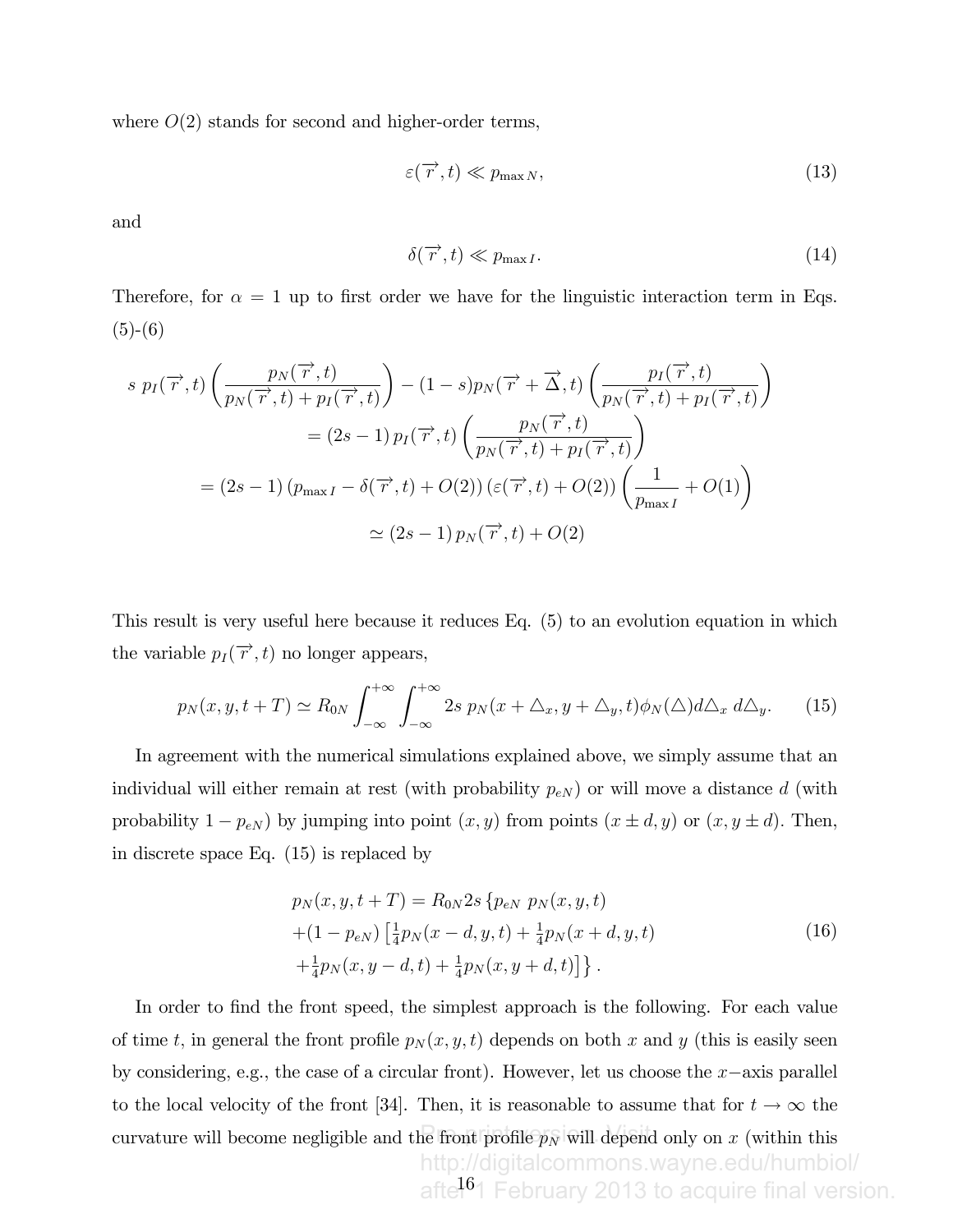local region). Let  $c \equiv |c_x|$  stand for the front speed. In the local frame just introduced,  $c_y = 0$  and the front profile  $p_N(z)$  depends only on  $z = x - ct$ . We look for constant-shape solutions with the form  $p_N = p_0 \exp[-\lambda z]$  as  $z \to \infty$  (with  $\lambda > 0$  for  $c > 0$ ). Using this into Eq. (16) and assuming that the minimum speed is the one of the front [34] we obtain the speed given by Eq. (7).

# IX. APPENDIX C. REACTION-DIFFUSION MODEL FOR COUPLED POPULA-**TIONS**

In the case of two coupled populations, the model in Appendix A is easily generalized into (see the text above Eq. (5))

$$
\begin{cases} \frac{\partial p_N}{\partial t} = D \left( \frac{\partial^2 p_N}{\partial x^2} + \frac{\partial^2 p_N}{\partial y^2} \right) + F(p_N) + \frac{1}{T} \left[ s \ p_I \left( \frac{p_N}{p_N + p_I} \right)^\alpha - (1 - s) p_N \left( \frac{p_I}{p_N + p_I} \right)^\alpha \right] \\ \frac{\partial p_I}{\partial t} = D \left( \frac{\partial^2 p_I}{\partial x^2} + \frac{\partial^2 p_I}{\partial y^2} \right) + F(p_I) + \frac{1}{T} \left[ -s \ p_I \left( \frac{p_N}{p_N + p_I} \right)^\alpha + (1 - s) p_N \left( \frac{p_I}{p_N + p_I} \right)^\alpha \right], \end{cases} (17)
$$

and applying linear analysis for  $\alpha = 1$  [18, 34] (as in Appendix B above), the front speed is found to be  $c = 2\sqrt{\left(a + \frac{2s-1}{T}\right)D}$ . We note that this front speed decreases with increasing values of the time  $T$  between two successive dispersal events (as expected intuitively), although in a different way that in the model in the main paper (see the text below Eq.  $(7)$ ). This is not surprising, because the model in this appendix neglects the effects of the cohabitation phase and the dispersal kernel. In fact, even the interpretation of  $T$  is different: here  $T$  is not the length of a cohabitation phase (as in the model in the main paper) but just the time interval between two subsequent dispersal events (compare the text below Eq.  $(3)$  to that below Eq.  $(8)$ ).

If there is no language interaction ( $s = 0.5$ , see the text above Eq. (7)) we recover Fisher's speed, namely  $c = 2\sqrt{aD}$  [31, 32] (see Appendix A).

- [1] C. Renfrew, Archaeology and language: The puzzle of Indo-European origins (Jonathan Cape, London, 1987).
- [2] L. L. Cavalli-Sforza, P. Menozzi and A. Piazza, The History and Geography of Human Genes (Princeton University Press, Princeton, 1994), pp. 102- 103.
- [3] I. Nasidze, T. Sarkisian, A. Kerimov and M. Stoneking, Hum. Genet.  $112$ ,  $255$  (2003). afte<sup>17</sup>1 February 2013 to acquire final version. http://digitalcommons.wayne.edu/humbiol/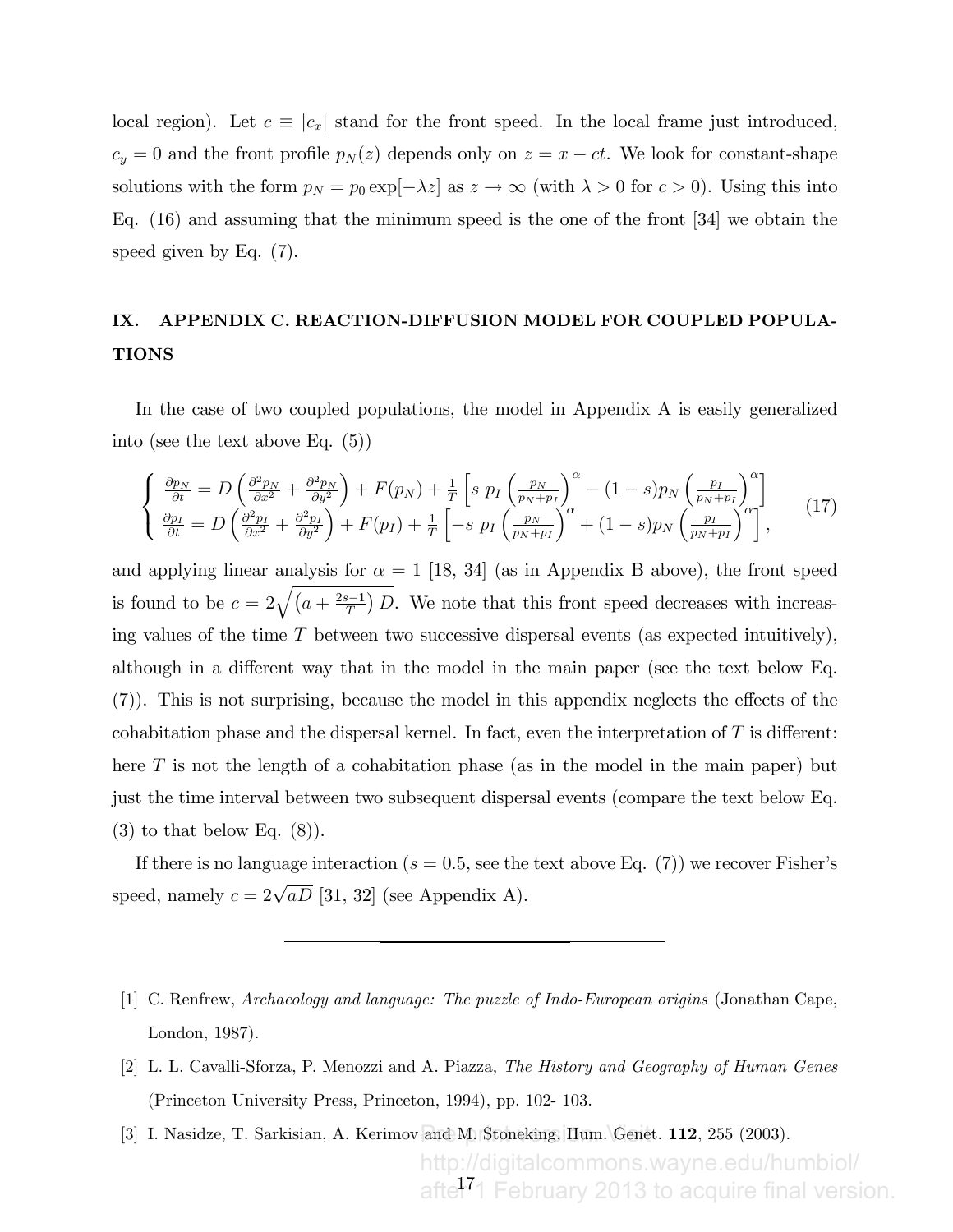- [4] J. Fort, Proc. Natl. Acad. Sci. USA **109**, 18669 (2012).
- [5] J. Aitchison and H. Carter, A geography of the Welsh language (University of Wales Press, Cardiff, 1994).
- [6] C. W. J. Withers, Gaelic in Scotland 1698-1981. The geographical history of a language (John Donald Publ., Edinburgh, 1984).
- [7] D. M. Abrams and S. H. Strogatz, Nature 424, 900 (2003).
- [8] M. Patriarca and T. Leppänen, Physica A 338, 296 (2004).
- [9] M. Patriarca and E. Heinsalu, Physica A 388, 174 (2009).
- [10] R. V. Solé, B. Corominas-Murtra and J. Fortuny, J. R. Soc. Interface 7, 1647 (2010).
- [11] A. Kandler, Human Biology **81**, 181 (2009).
- [12] J. Fort and V. Méndez, Phys. Rev. Lett. **82**, 867 (1999).
- [13] D. M. Abrams, H. A. Yaple and R. J. Wiener, Phys. Rev. Lett. 107, 088701 (2011).
- [14] L. Chapel, X. Castelló, C. Bernard, G. Deffuant, V. M. Eguýluz, et al. PLoS ONE 5, e8681 (2010).
- [15] J. Murray, Mathematical Biology (Springer, Berlin, 2002).
- [16] J. Fort, J. PÈrez-Losada and N. Isern, Phys Rev E 76, 031913 (2007).
- [17] N. Isern, J. Fort and J. Pérez-Losada, J. Stat. Mechs. **2008**, P10012 (2008).
- [18] J. Fort and T. Pujol, Rep Prog Phys 71, 086001 (2008).
- [19] B. Bogin, The growth of humanity (Wiley-Liss, New York), Fig. 2.5.
- [20]  $200 \text{ years of the Census in Wales}$  (Office for National Statistics, London, 2001), available at www.ons.gov.uk/
- [21] J. Fort, D. Jana and J. Humet, Phys. Rev. E 70, 031913 (2004), specially note [24] and the text above Eq. (26).
- [22] H. M. Jones, A statistical overview of the Welsh language (Welsh Language Board, Cardiff, 2011).
- [23] L. L. Cavalli-Sforza and W. F. Bodmer, The Genetics of Human populations (Dover, New York, 1999), table 8.7.
- [24] C. Fernando, R.-L. Valijärvi and R. A. Goldstein, Human Biology  $82$ ,  $47$  (2010).
- [25] http://en.wikipedia.org/
- [26] J. A. Fishman, Reversing language shift: theoretical and empirical foundations of assistance to threatened languages (Mulitlingual matters, Cevedon, 1991).

afte<sup>18</sup>1 February 2013 to acquire final version. http://digitalcommons.wayne.edu/humbiol/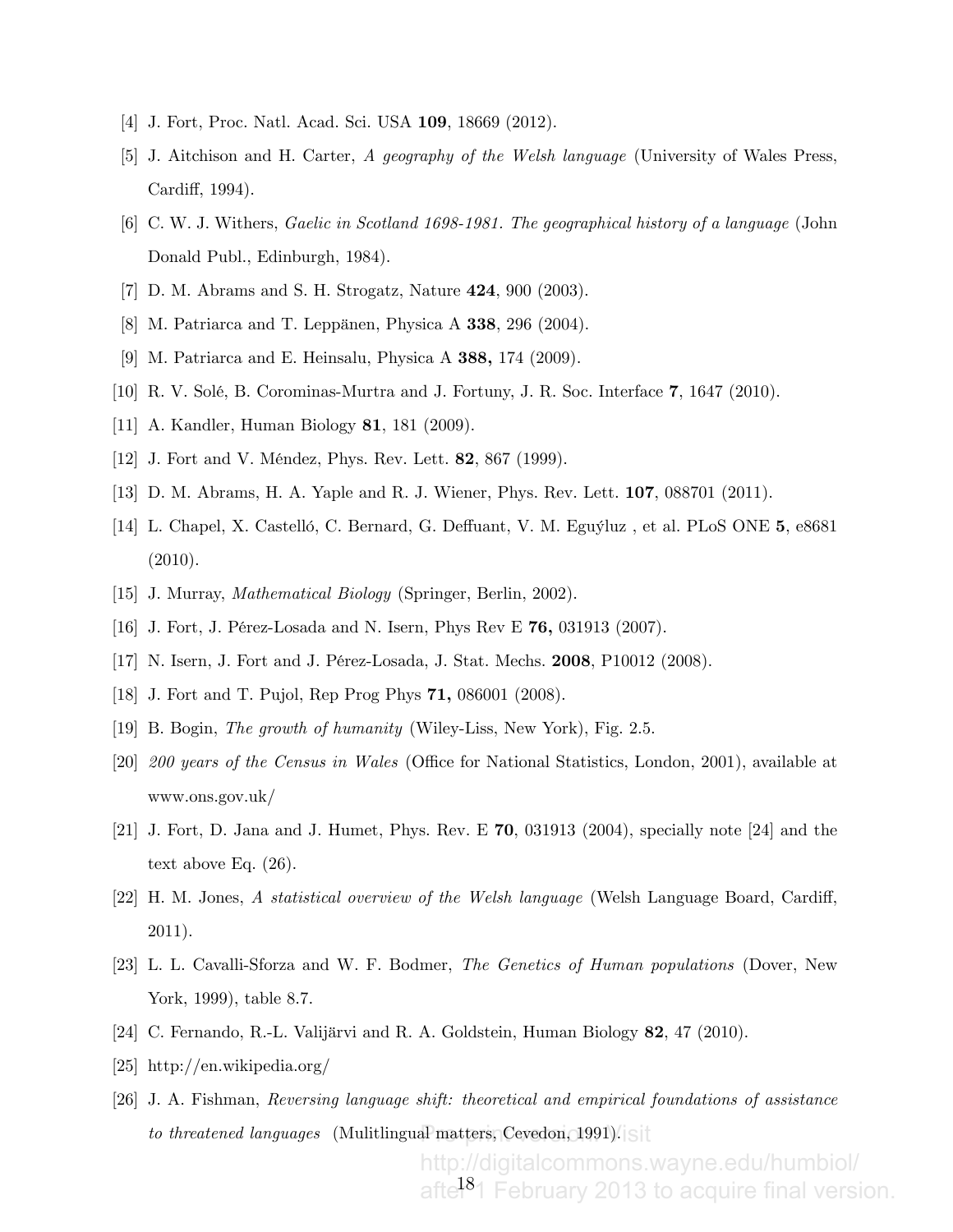- [27] L. L. Cavalli-Sforza and M. W. Feldman, Cultural transmission and evolution: a quantitative approach (Princeton University Press, Princeton, 1981).
- [28] S. Rendine, A. Piazza and L. L. Cavalli-Sforza, Am. Nat. 128, 681 (1986).
- [29] G. Barbujani, R. R. Sokal and N. L. Oden, Am. J. Phys. Anthropol. 96, 109 (1995).
- [30] M. Currat and L. Excoffier, Proc. Roy. Soc. B 272, 679 (2005).
- [31] R. Fisher, Ann. Eugenics 7, 353 (1937).
- [32] A. Kolmogorov, J. Petrovsky, and N. Piscounov, Moscow Univ. Bull. 1, 1 (1937).
- [33] V. Méndez, J. Fort and J. Farjas, Phys. Rev. E 60, 5231 (1999), Sec. V.
- [34] J. Fort and V. Méndez, Rep. Progr. Phys. **65**, 895 (2002).

afte<sup>19</sup>1 February 2013 to acquire final version. Pre-print version. Visit http://digitalcommons.wayne.edu/humbiol/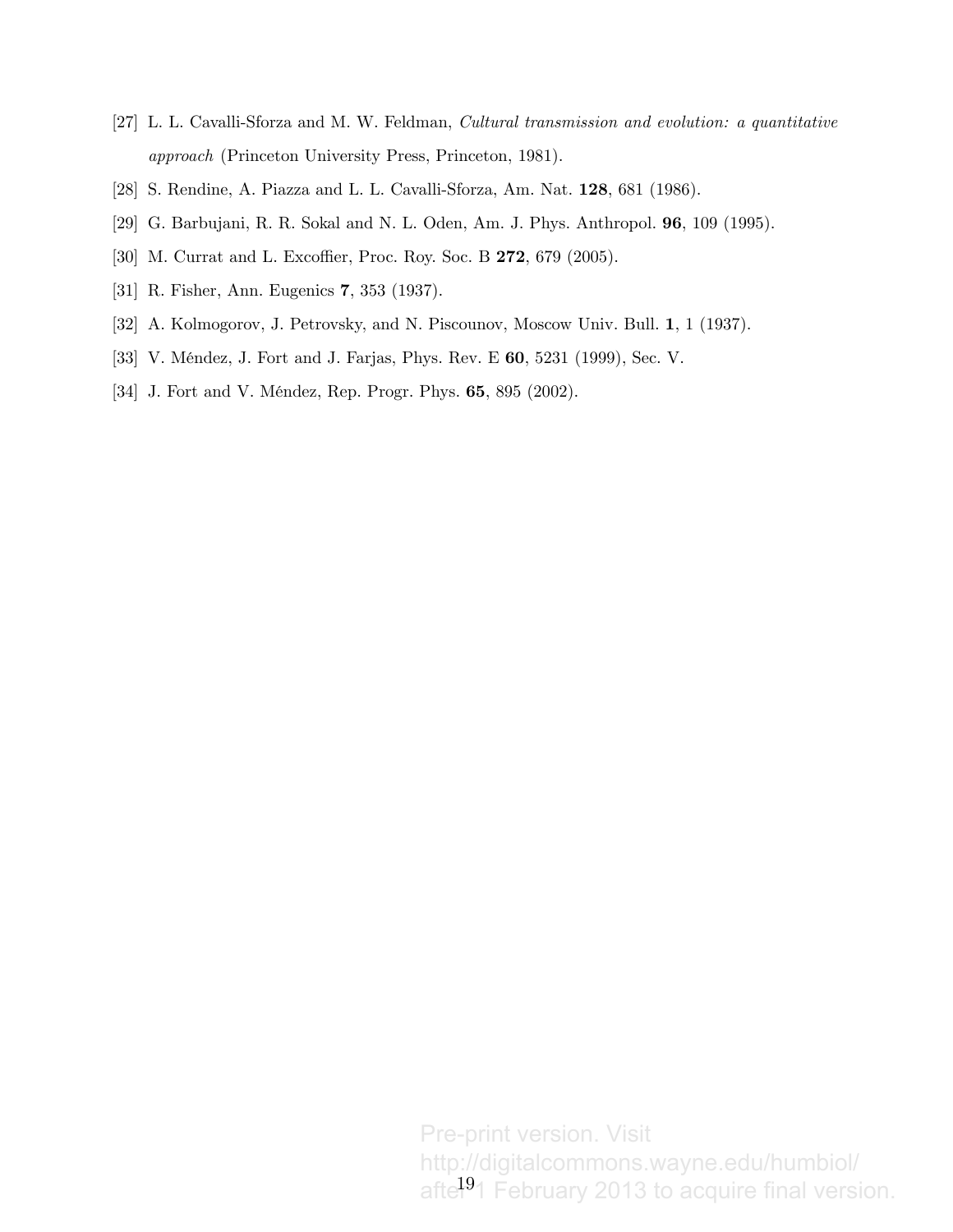#### FIGURE CAPTIONS

Fig. 1 Speed of linguistic front propagation as a function of the status parameter s, for three values of the resistance to language change  $\alpha$ , according to our numerical simulations (symbols). For  $\alpha = 1$  (linear or marginal volatility model) the front speed can be calculated using Eq. (7) and is also shown (line). It agrees with the corresponding simulations. The hatched area corresponds to the observed front speed of the English language into Wales (0.3-0.6 km/yr). The rest of parameters have been set to their characteristic values in Table 1.

Fig. 2 One-at-a-time sensitivity analysis for the model parameters. For each parameter indicated on the horizontal axis, we have used its range in the upper right corner and the characteristic values of the other parameters in Table 1. Besides the status (Fig. 1), the resistance to language change  $\alpha$  has the most important effect on the speed of linguistic fronts.

Fig. 3 Speed of linguistic front propagation as a function of the population carrying capacity, for three values of the resistance to language change  $\alpha$ , according to our numerical simulations (symbols). For  $\alpha = 1$  (linear or marginal volatility model), the analytical front speed from Eq. (7) is also shown (line) and it agrees with the corresponding simulations (rhombuses). For all three values of  $\alpha$  it is seen that the speed is independent of the carrying capacities of both populations provided that they are similar (as appropriate on average for the English and Welsh languages). The results for cases with  $p_{\max N} \neq p_{\max I}$  are discussed in the main text. We have used the characteristic values of the other parameters in Table 1.

> afte<sup>20</sup>1 February 2013 to acquire final version. Pre-print version. Visit http://digitalcommons.wayne.edu/humbiol/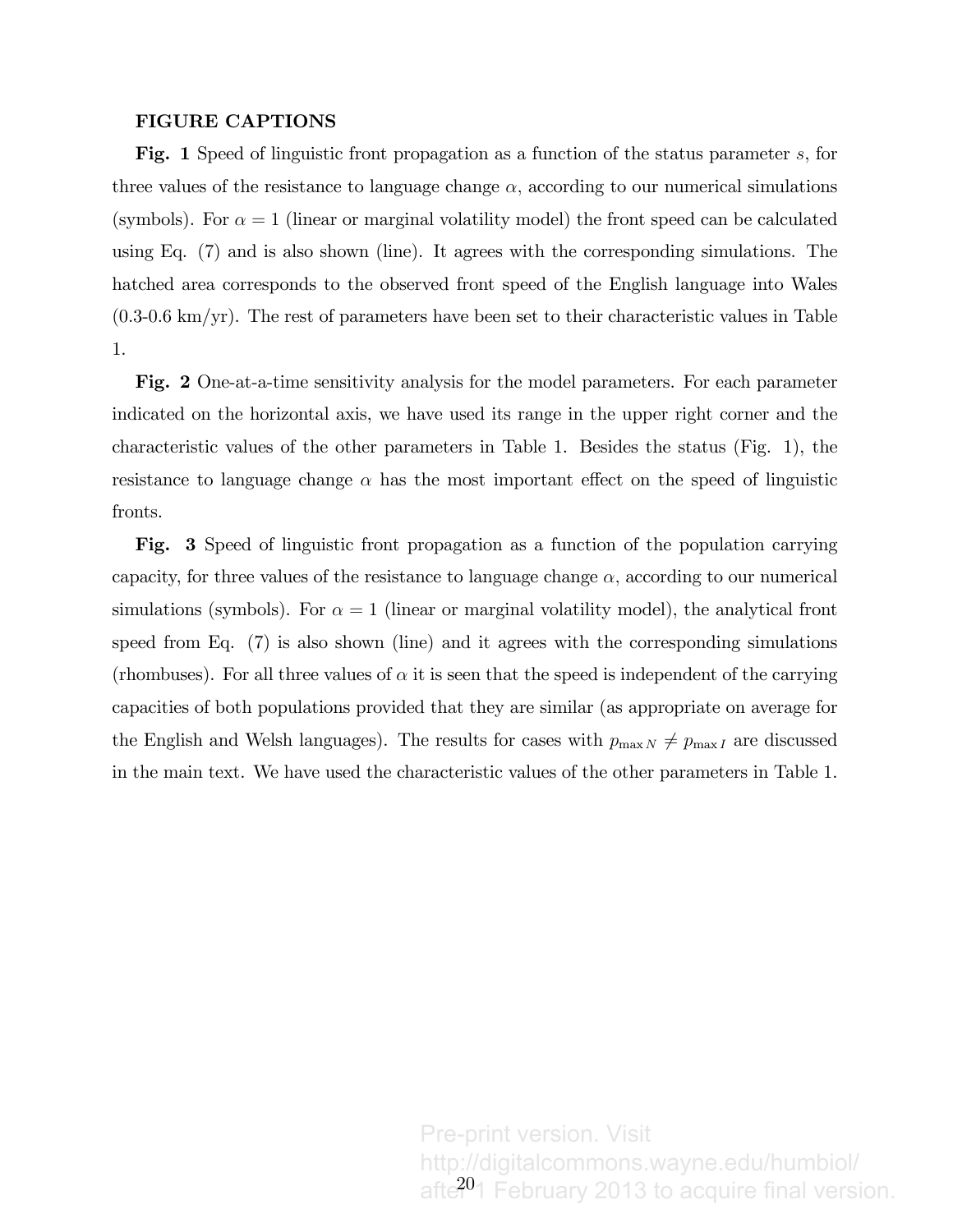Fort & Pérez-Losada, Fig. 1

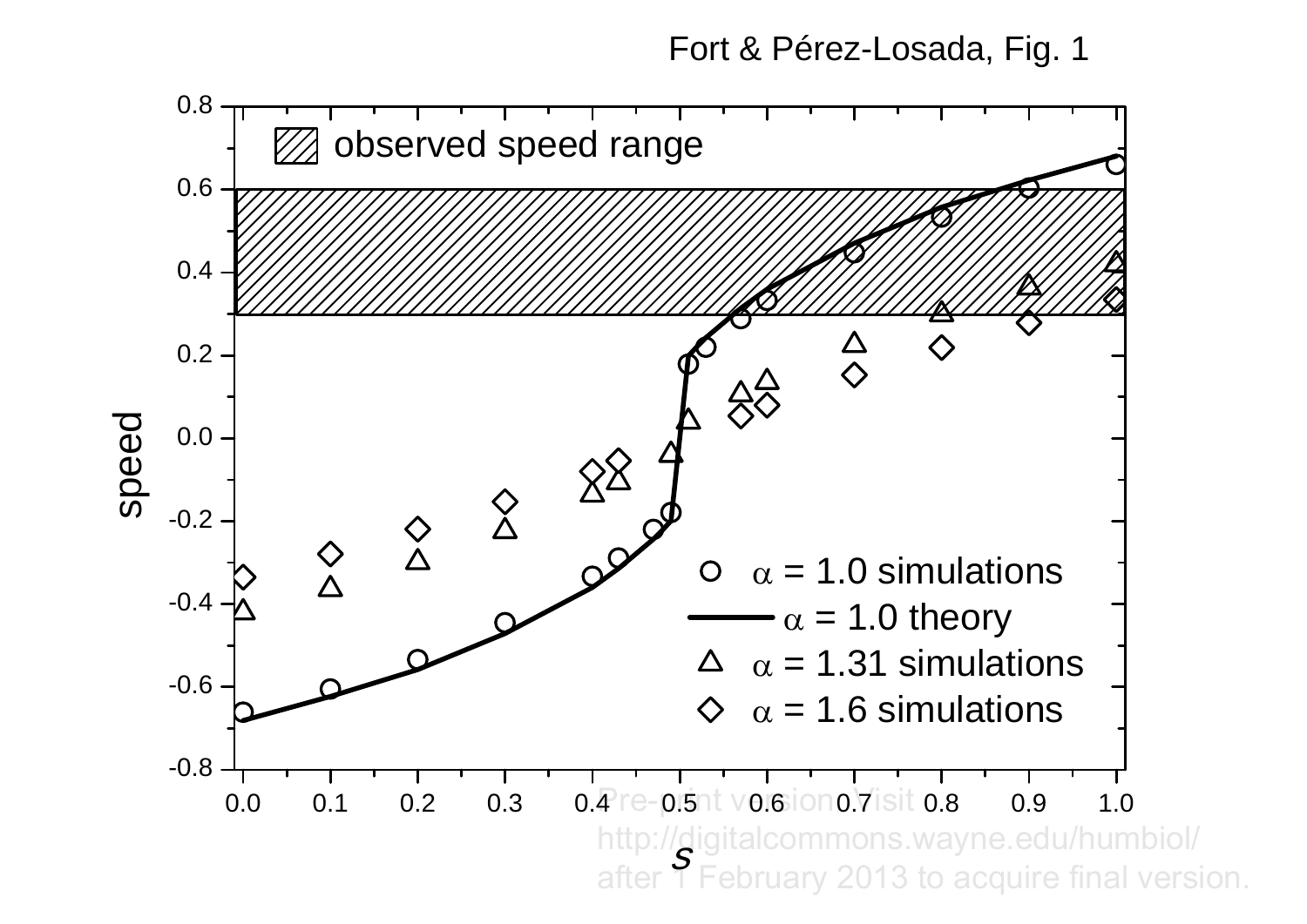Fort & Pérez-Losada, Fig. 2